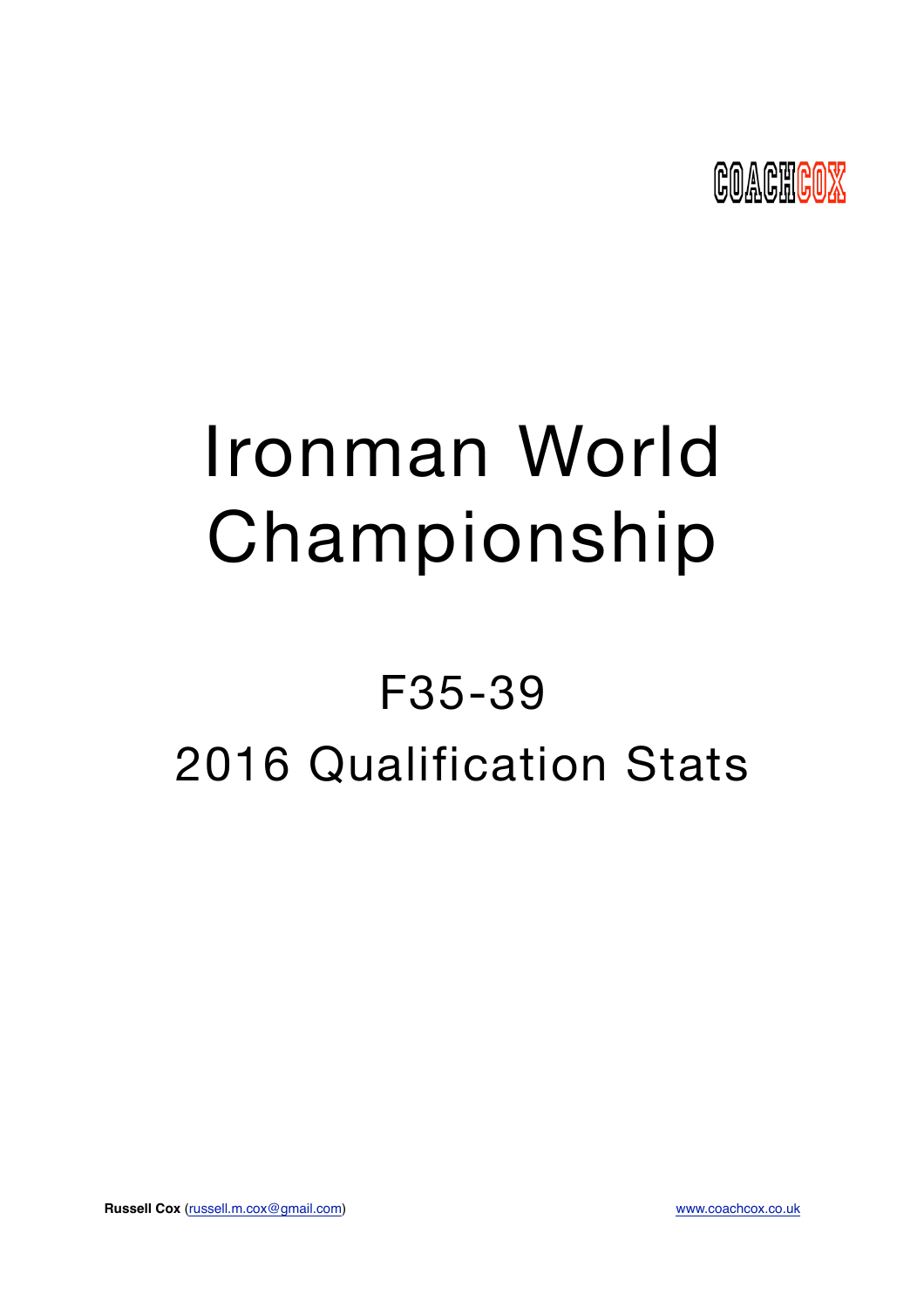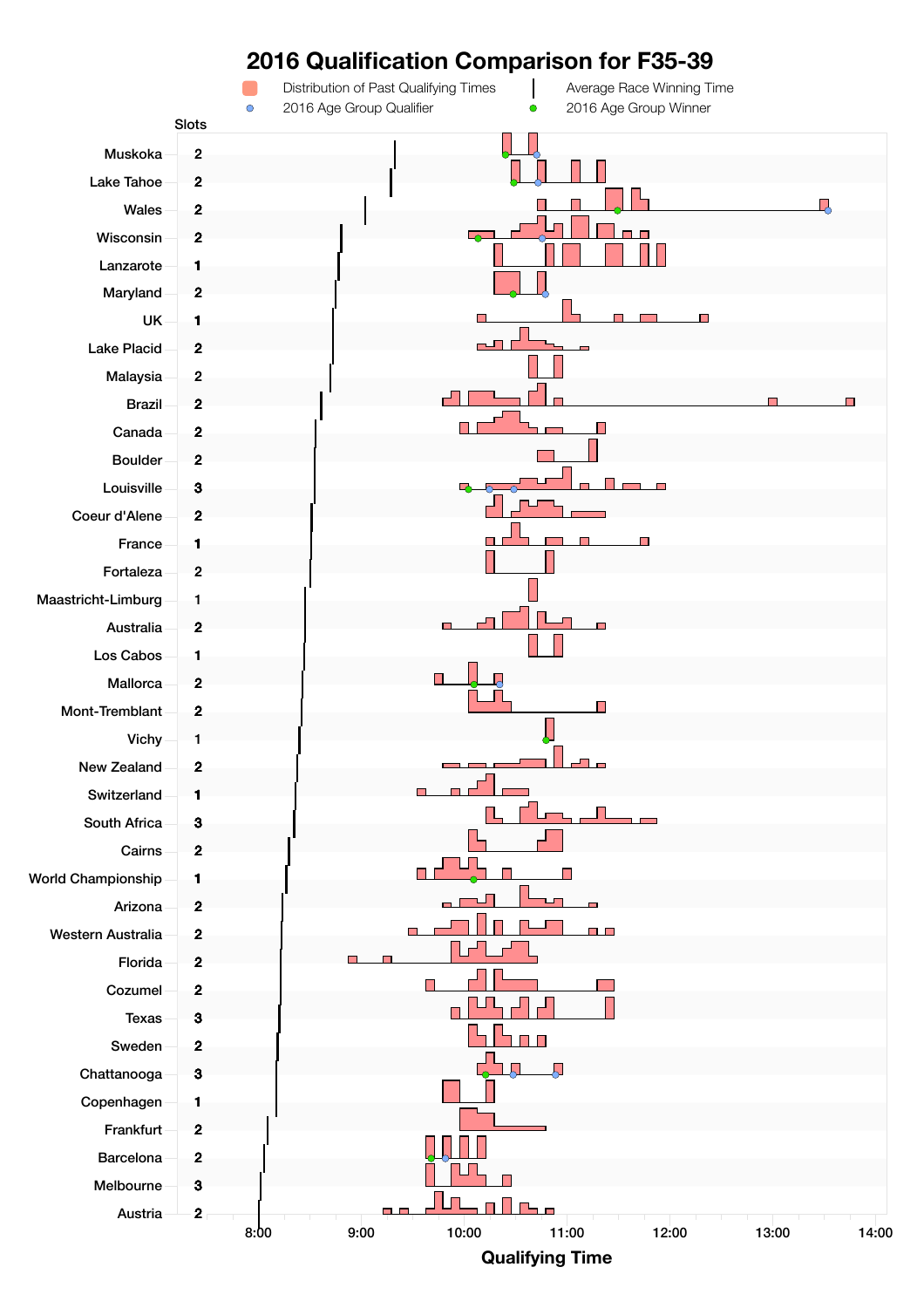## F35-39 Past Qualifying Times

#### **Ironman Vichy (1 Kona Slots)**

| Year    | <b>Female Winning Time</b> | <b>Age Group Winning Time</b> |
|---------|----------------------------|-------------------------------|
| 2015    | 9:25:27                    | 10:47:44                      |
| Average | 9:25:27                    | 10:47:44                      |

#### **Ironman Muskoka (2 Kona Slots)**

| Year    | <b>Female Winning Time</b> | <b>Age Group Winning Time</b> | 2nd Place Age Group Time |
|---------|----------------------------|-------------------------------|--------------------------|
| 2015    | 9:53:37                    | 10:24:03                      | 10:42:16                 |
| Average | 9:53:37                    | 10:24:03                      | 10:42:16                 |

#### **Ironman Wisconsin (2 Kona Slots)**

| Year    | <b>Female Winning Time</b> | <b>Age Group Winning Time</b> | 2nd Place Age Group Time |
|---------|----------------------------|-------------------------------|--------------------------|
| 2003    | 9:46:28                    | 11:18:38                      | 11:45:25                 |
| 2004    | 10:05:40                   | 10:31:12                      | 11:09:29                 |
| 2005    | 10:11:22                   | 11:18:29                      | 11:35:30                 |
| 2006    | 10:01:22                   | 11:10:17                      | 11:26:00                 |
| 2007    | 9:37:03                    | 10:35:59                      | 10:37:18                 |
| 2008    | 9:47:25                    | 11:04:56                      | 11:05:17                 |
| 2009    | 9:43:59                    | 10:46:25                      | 10:51:35                 |
| 2010    | 9:27:26                    | 10:38:02                      | 10:45:11                 |
| 2011    | 9:41:03                    | 10:13:34                      | 10:37:35                 |
| 2012    | 9:34:35                    | 10:05:30                      | 11:10:20                 |
| 2013    | 9:47:07                    | 11:02:45                      | 11:23:36                 |
| 2014    | 9:30:08                    | 10:53:37                      | 10:57:05                 |
| 2015    | 10:08:05                   | 10:08:05                      | 10:45:29                 |
| Average | 9:47:49                    | 10:45:11                      | 11:05:22                 |

#### **Ironman Wales (2 Kona Slots)**

| Year    | <b>Female Winning Time</b> | <b>Age Group Winning Time</b> | 2nd Place Age Group Time |
|---------|----------------------------|-------------------------------|--------------------------|
| 2011    | 10:15:23                   | 10:43:11                      | 11:23:00                 |
| 2012    | 9:45:09                    | 11:05:06                      | 11:23:08                 |
| 2013    | 9:51:21                    | 11:41:45                      | 11:42:10                 |
| 2014    | 10:57:26                   | 11:29:30                      | 11:45:42                 |
| 2015    | 9:56:31                    | 11:29:25                      | 13:32:12                 |
| Average | 10:09:10                   | 11:17:47                      | 11:57:14                 |

#### **Ironman Lake Tahoe (2 Kona Slots)**

| Year    | <b>Female Winning Time</b> | <b>Age Group Winning Time</b> | 2nd Place Age Group Time |
|---------|----------------------------|-------------------------------|--------------------------|
| 2013    | 9:58:53                    | 11:05:19                      | 11:18:32                 |
| 2015    | 10:28:55                   | 10:28:55                      | 10:43:04                 |
| Average | 10:13:54                   | 10:47:07                      | 11:00:48                 |

#### **Ironman Mallorca (2 Kona Slots)**

| Year    | <b>Female Winning Time</b> | <b>Age Group Winning Time</b> | 2nd Place Age Group Time |
|---------|----------------------------|-------------------------------|--------------------------|
| 2014    | 9:24:17                    | 9:45:43                       | 10:03:06                 |
| 2015    | 9:24:48                    | 10:05:42                      | 10:20:39                 |
| Average | 9:24:32                    | 9:55:42                       | 10:11:52                 |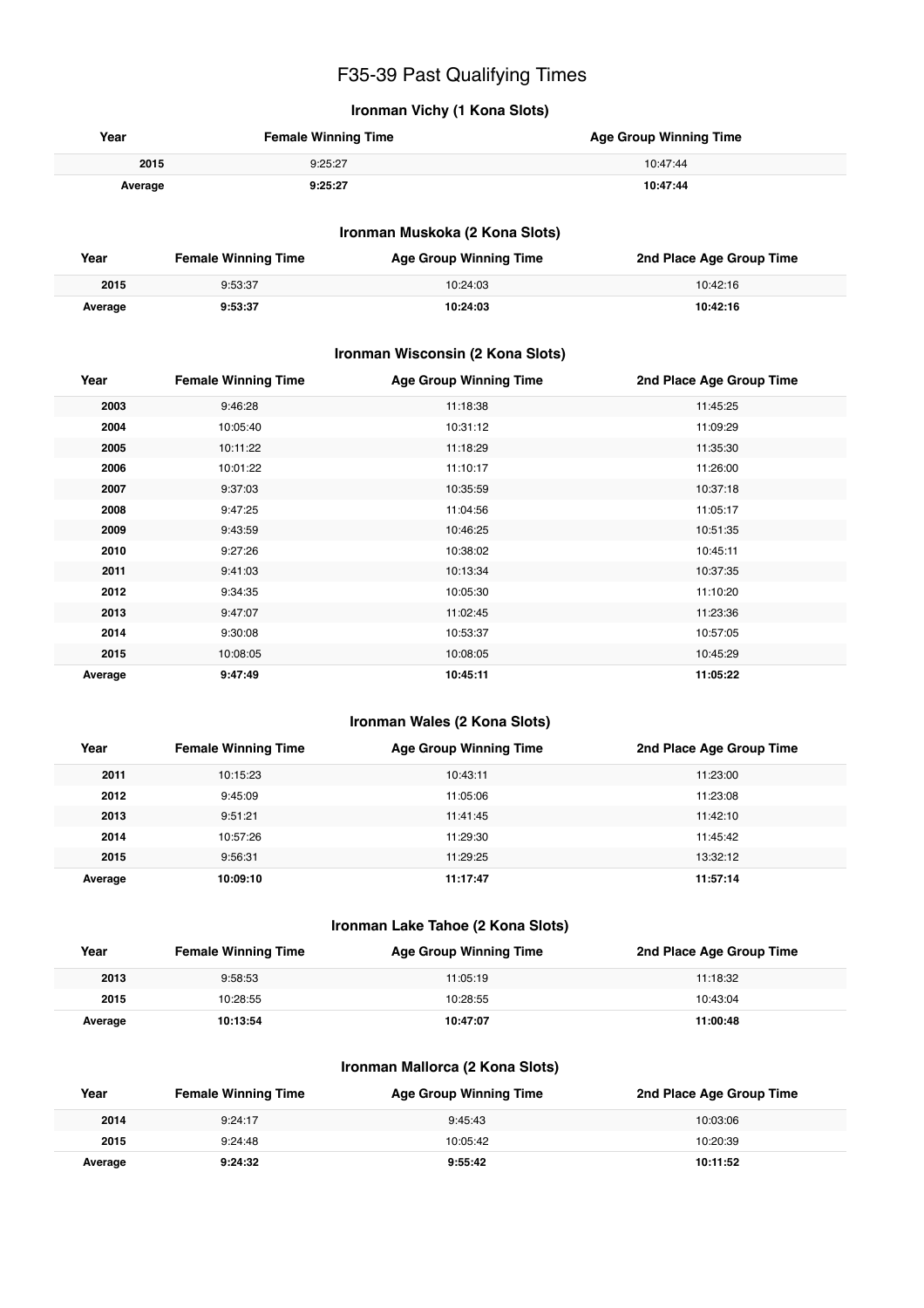#### **Ironman Chattanooga (3 Kona Slots)**

| Year    | <b>Female Winning Time</b> | <b>Age Group Winning Time</b> | 3rd Place Age Group Time |
|---------|----------------------------|-------------------------------|--------------------------|
| 2014    | 8:54:55                    | 10:14:48                      | 10:22:09                 |
| 2015    | 8:56:00                    | 10:12:28                      | 10:53:14                 |
| Average | 8:55:27                    | 10:13:38                      | 10:37:41                 |

#### **Ironman Barcelona (2 Kona Slots)**

| Year    | <b>Female Winning Time</b> | <b>Age Group Winning Time</b> | 2nd Place Age Group Time |
|---------|----------------------------|-------------------------------|--------------------------|
| 2014    | 8:49:21                    | 9:58:12                       | 10:09:27                 |
| 2015    | 8:46:44                    | 9:40:43                       | 9:49:01                  |
| Average | 8:48:02                    | 9:49:27                       | 9:59:14                  |

#### **Ironman World Championship (1 Kona Slots)**

| Year    | <b>Female Winning Time</b> | <b>Age Group Winning Time</b> |
|---------|----------------------------|-------------------------------|
| 2004    | 9:50:04                    | 10:58:44                      |
| 2005    | 9:09:30                    | 10:02:34                      |
| 2006    | 9:18:31                    | 10:00:58                      |
| 2007    | 9:08:45                    | 10:11:57                      |
| 2008    | 9:06:23                    | 9:53:51                       |
| 2009    | 8:54:02                    | 10:26:36                      |
| 2010    | 8:58:36                    | 9:44:19                       |
| 2011    | 8:55:08                    | 9:51:26                       |
| 2012    | 9:15:54                    | 9:50:03                       |
| 2013    | 8:52:14                    | 9:33:29                       |
| 2014    | 9:00:55                    | 9:53:02                       |
| 2015    | 8:57:57                    | 10:05:28                      |
| Average | 9:07:19                    | 10:02:42                      |

#### **Ironman Louisville (3 Kona Slots)**

| Year    | <b>Female Winning Time</b> | <b>Age Group Winning Time</b> | 3rd Place Age Group Time |
|---------|----------------------------|-------------------------------|--------------------------|
| 2007    | 9:23:22                    | 11:25:15                      | 11:38:52                 |
| 2008    | 9:54:17                    | 11:08:32                      | 11:52:49                 |
| 2010    | 9:33:15                    | 10:25:20                      | 11:02:28                 |
| 2011    | 9:38:14                    | 10:42:02                      | 11:01:44                 |
| 2012    | 9:36:27                    | 10:47:53                      | 10:58:32                 |
| 2013    | 9:29:02                    | 10:21:03                      | 10:38:13                 |
| 2014    | 9:31:19                    | 10:37:21                      | 10:57:26                 |
| 2015    | 10:00:04                   | 10:02:29                      | 10:28:56                 |
| Average | 9:38:15                    | 10:41:14                      | 11:04:52                 |

#### **Ironman Maryland (2 Kona Slots)**

| Year    | <b>Female Winning Time</b> | Age Group Winning Time | 2nd Place Age Group Time |
|---------|----------------------------|------------------------|--------------------------|
| 2014    | 9:26:02                    | 10:21:00               | 10:24:48                 |
| 2015    | 9:42:56                    | 10:28:31               | 10:47:20                 |
| Average | 9:34:29                    | 10:24:45               | 10:36:04                 |

#### **Ironman Los Cabos (1 Kona Slots)**

| Year    | <b>Female Winning Time</b> | <b>Age Group Winning Time</b> |
|---------|----------------------------|-------------------------------|
| 2013    | 9:35:34                    | 10:37:49                      |
| 2014    | 9:16:43                    | 10:54:59                      |
| Average | 9:26:08                    | 10:46:24                      |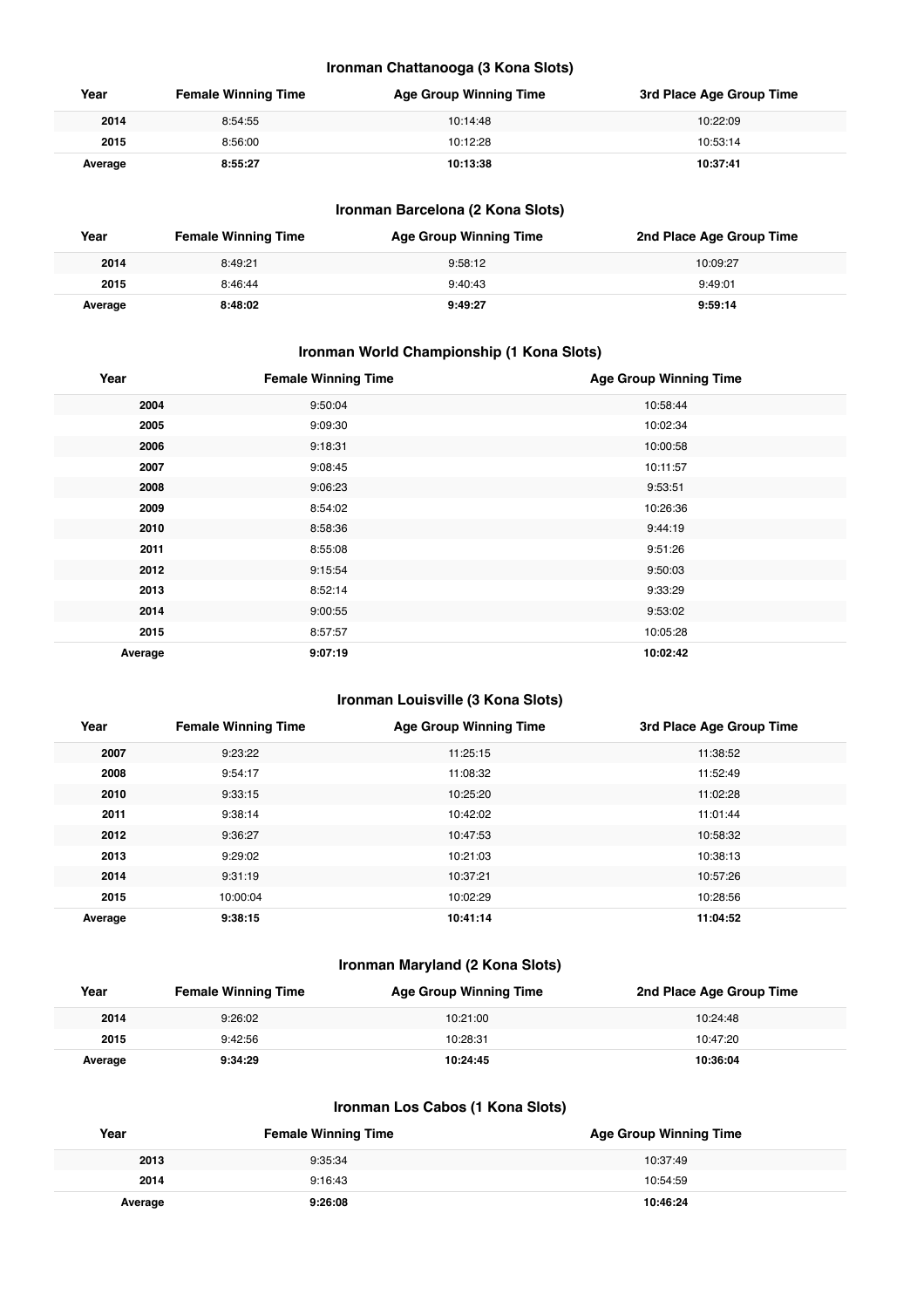#### **Ironman Florida (2 Kona Slots)**

| Year    | <b>Female Winning Time</b> | <b>Age Group Winning Time</b> | 2nd Place Age Group Time |
|---------|----------------------------|-------------------------------|--------------------------|
| 2004    | 9:28:54                    | 9:53:26                       | 10:26:56                 |
| 2005    | 9:33:09                    | 10:08:52                      | 10:12:12                 |
| 2006    | 9:28:28                    | 10:20:46                      | 10:32:39                 |
| 2007    | 9:05:35                    | 10:06:33                      | 10:28:46                 |
| 2008    | 9:07:48                    | 9:56:00                       | 9:56:53                  |
| 2009    | 9:08:38                    | 10:01:34                      | 10:32:29                 |
| 2010    | 9:07:49                    | 10:03:43                      | 10:16:38                 |
| 2011    | 8:55:10                    | 10:29:00                      | 10:34:30                 |
| 2012    | 8:51:35                    | 10:10:54                      | 10:23:37                 |
| 2013    | 8:43:07                    | 10:33:35                      | 10:37:55                 |
| 2014    | 8:01:47                    | 8:53:02                       | 9:12:57                  |
| Average | 9:02:54                    | 10:03:24                      | 10:17:46                 |

#### **Ironman Fortaleza (2 Kona Slots)**

| Year    | <b>Female Winning Time</b> | <b>Age Group Winning Time</b> | 2nd Place Age Group Time |
|---------|----------------------------|-------------------------------|--------------------------|
| 2014    | 9:09:20                    | 10:17:27                      | 10:51:14                 |
| Average | 9:09:20                    | 10:17:27                      | 10:51:14                 |

#### **Ironman Malaysia (2 Kona Slots)**

| Year    | <b>Female Winning Time</b> | <b>Age Group Winning Time</b> | 2nd Place Age Group Time |
|---------|----------------------------|-------------------------------|--------------------------|
| 2014    | 9:26:38                    | 10:38:36                      | 10:56:11                 |
| Average | 9:26:38                    | 10:38:36                      | 10:56:11                 |

#### **Ironman Arizona (2 Kona Slots)**

| Year    | <b>Female Winning Time</b> | <b>Age Group Winning Time</b> | 2nd Place Age Group Time |
|---------|----------------------------|-------------------------------|--------------------------|
| 2005    | 9:44:02                    | 10:48:50                      | 10:53:00                 |
| 2006    | 9:12:53                    | 10:45:48                      | 11:12:44                 |
| 2007    | 9:36:40                    | 10:42:10                      | 10:54:57                 |
| 2008    | 9:21:06                    | 10:33:06                      | 10:34:55                 |
| 2009    | 9:21:06                    | 10:33:06                      | 10:34:55                 |
| 2010    | 9:09:19                    | 10:02:11                      | 10:05:24                 |
| 2011    | 8:36:13                    | 10:09:06                      | 10:35:50                 |
| 2012    | 9:01:41                    | 10:14:11                      | 10:15:53                 |
| 2013    | 8:52:49                    | 9:51:58                       | 10:14:23                 |
| 2014    | 8:50:41                    | 9:59:34                       | 10:05:52                 |
| Average | 9:10:39                    | 10:22:00                      | 10:32:47                 |

#### **Ironman Cozumel (2 Kona Slots)**

| Year    | <b>Female Winning Time</b> | <b>Age Group Winning Time</b> | 2nd Place Age Group Time |
|---------|----------------------------|-------------------------------|--------------------------|
| 2009    | 9:06:58                    | 11:21:49                      | 11:25:22                 |
| 2010    | 9:07:08                    | 10:23:26                      | 10:30:56                 |
| 2011    | 9:14:08                    | 10:18:52                      | 10:18:55                 |
| 2012    | 9:15:38                    | 10:10:22                      | 10:39:35                 |
| 2013    | 8:52:28                    | 9:38:40                       | 10:03:19                 |
| 2014    | 9:14:07                    | 10:11:21                      | 10:34:57                 |
| Average | 9:08:24                    | 10:20:45                      | 10:35:30                 |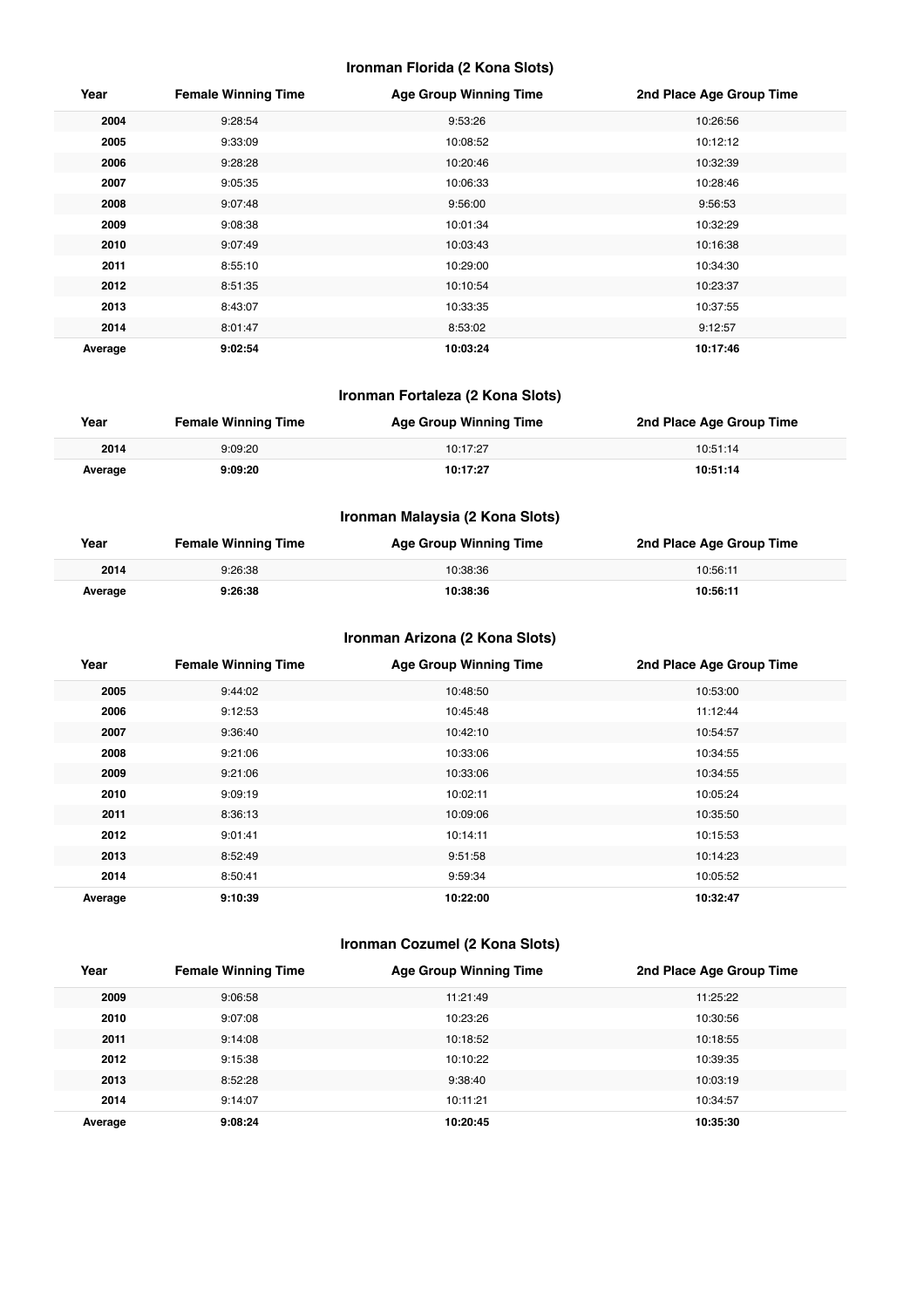#### **Ironman Western Australia (2 Kona Slots)**

| Year    | <b>Female Winning Time</b> | <b>Age Group Winning Time</b> | 2nd Place Age Group Time |
|---------|----------------------------|-------------------------------|--------------------------|
| 2004    | 9:03:37                    | 10:38:20                      | 10:49:36                 |
| 2005    | 9:31:32                    | 10:55:11                      | 11:12:55                 |
| 2006    | 9:10:01                    | 10:56:30                      | 11:24:36                 |
| 2007    | 9:00:55                    | 9:52:55                       | 10:32:33                 |
| 2008    | 8:59:24                    | 9:56:23                       | 10:01:02                 |
| 2009    | 9:16:52                    | 10:07:43                      | 10:45:19                 |
| 2010    | 9:19:44                    | 9:49:41                       | 10:18:49                 |
| 2011    | 9:25:38                    | 10:12:14                      | 10:34:11                 |
| 2012    | 9:13:00                    | 10:19:39                      | 10:52:25                 |
| 2013    | 8:59:44                    | 9:30:09                       | 9:45:08                  |
| 2014    | 8:56:34                    | 9:59:53                       | 10:09:13                 |
| Average | 9:10:38                    | 10:12:36                      | 10:35:04                 |

#### **Ironman New Zealand (2 Kona Slots)**

| Year    | <b>Female Winning Time</b> | <b>Age Group Winning Time</b> | 2nd Place Age Group Time |
|---------|----------------------------|-------------------------------|--------------------------|
| 2003    | 9:17:55                    | 10:33:42                      | 10:43:15                 |
| 2004    | 9:22:23                    | 11:10:28                      | 11:20:10                 |
| 2005    | 9:30:13                    | 10:56:11                      | 11:09:51                 |
| 2007    | 9:20:01                    | 10:37:16                      | 10:38:35                 |
| 2008    | 9:16:00                    | 10:54:15                      | 10:56:56                 |
| 2009    | 9:18:25                    | 10:37:48                      | 10:47:25                 |
| 2010    | 9:14:35                    | 9:48:55                       | 10:06:12                 |
| 2011    | 9:28:24                    | 9:55:17                       | 10:17:55                 |
| 2013    | 9:17:10                    | 10:55:15                      | 11:02:51                 |
| 2014    | 9:08:46                    | 10:07:31                      | 10:28:25                 |
| 2015    | 9:05:45                    | 10:25:31                      | 10:53:26                 |
| Average | 9:18:08                    | 10:32:55                      | 10:45:54                 |

#### **Ironman Melbourne (3 Kona Slots)**

| Year    | <b>Female Winning Time</b> | <b>Age Group Winning Time</b> | 3rd Place Age Group Time |
|---------|----------------------------|-------------------------------|--------------------------|
| 2012    | 8:34:51                    | 9:42:05                       | 10:24:45                 |
| 2014    | 8:57:57                    | 9:39:38                       | 9:55:57                  |
| 2015    | 8:52:51                    | 9:58:48                       | 10:11:40                 |
| Average | 8:48:33                    | 9:46:50                       | 10:10:47                 |

#### **Ironman South Africa (3 Kona Slots)**

| Year    | <b>Female Winning Time</b> | <b>Age Group Winning Time</b> | 3rd Place Age Group Time |
|---------|----------------------------|-------------------------------|--------------------------|
| 2007    | 9:22:00                    | 11:22:26                      | 11:45:35                 |
| 2008    | 9:27:48                    | 10:34:02                      | 10:41:45                 |
| 2009    | 9:16:32                    | 10:39:04                      | 11:14:07                 |
| 2010    | 9:16:55                    | 10:14:56                      | 10:49:18                 |
| 2011    | 8:33:56                    | 10:14:46                      | 10:44:32                 |
| 2012    | 9:47:10                    | 11:01:11                      | 11:25:01                 |
| 2013    | 9:10:58                    | 10:20:51                      | 10:54:37                 |
| 2014    | 9:31:54                    | 11:19:30                      | 11:51:41                 |
| 2015    | 9:26:56                    | 10:41:15                      | 10:54:54                 |
| Average | 9:19:21                    | 10:43:06                      | 11:09:03                 |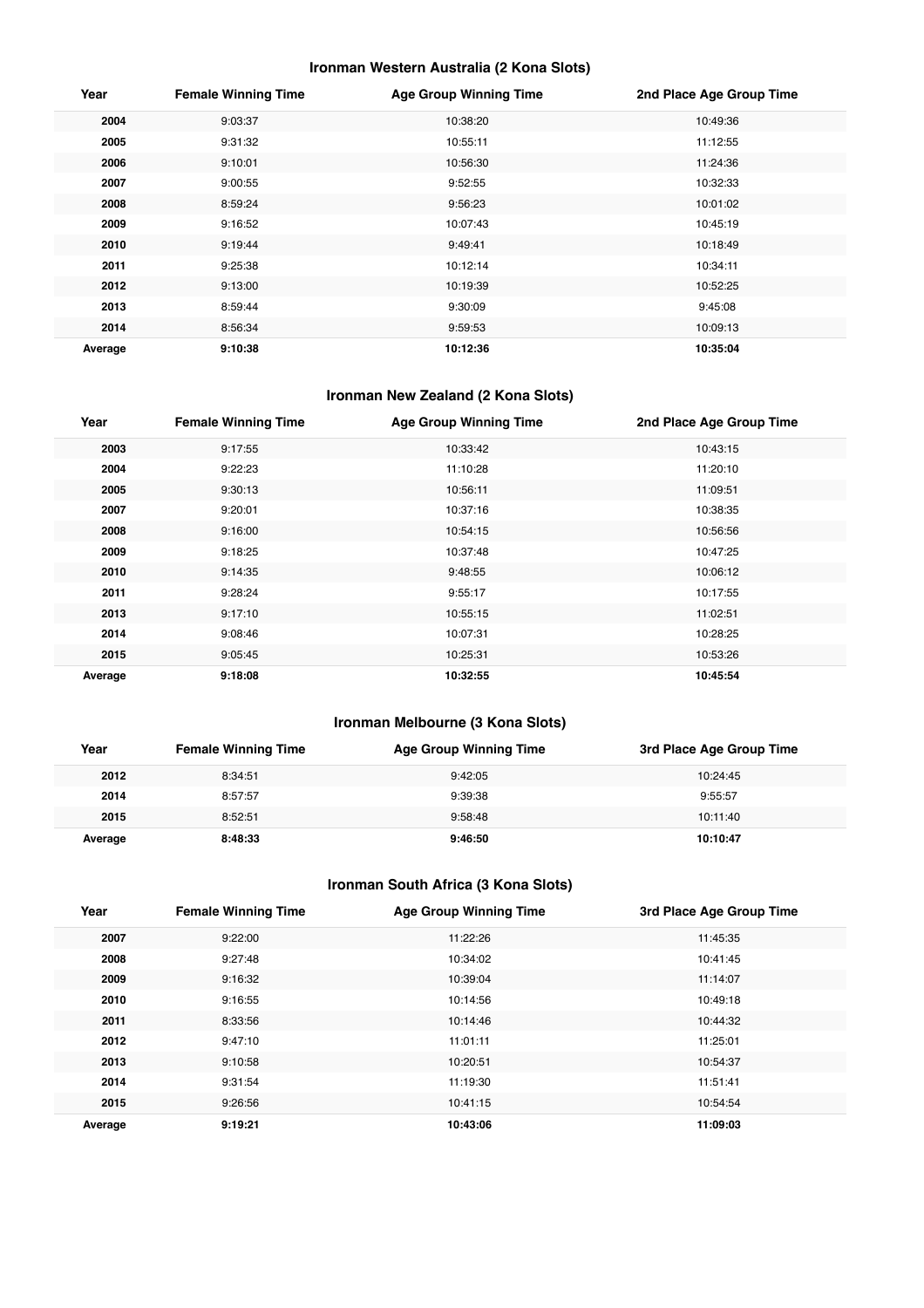#### **Ironman Australia (2 Kona Slots)**

| Year    | <b>Female Winning Time</b> | <b>Age Group Winning Time</b> | 2nd Place Age Group Time |
|---------|----------------------------|-------------------------------|--------------------------|
| 2005    | 9:13:20                    | 10:22:45                      | 10:44:32                 |
| 2006    | 9:19:44                    | 10:51:15                      | 10:58:52                 |
| 2007    | 9:12:59                    | 10:37:23                      | 11:19:34                 |
| 2008    | 9:03:55                    | 10:37:28                      | 10:55:34                 |
| 2009    | 8:57:10                    | 10:26:10                      | 10:29:16                 |
| 2010    | 9:23:46                    | 10:23:51                      | 10:30:20                 |
| 2011    | 9:29:54                    | 10:43:36                      | 10:59:50                 |
| 2012    | 9:34:57                    | 10:08:20                      | 10:32:58                 |
| 2013    | 9:34:55                    | 9:50:46                       | 10:29:25                 |
| 2014    | 9:28:43                    | 10:33:11                      | 10:44:32                 |
| 2015    | 9:38:24                    | 10:12:44                      | 10:17:28                 |
| Average | 9:21:37                    | 10:26:08                      | 10:43:51                 |

#### **Ironman Texas (3 Kona Slots)**

| Year    | <b>Female Winning Time</b> | <b>Age Group Winning Time</b> | 3rd Place Age Group Time |
|---------|----------------------------|-------------------------------|--------------------------|
| 2011    | 8:57:51                    | 10:51:35                      | 11:25:13                 |
| 2012    | 8:54:58                    | 9:53:59                       | 10:14:57                 |
| 2013    | 8:49:14                    | 10:18:34                      | 10:43:45                 |
| 2014    | 8:54:42                    | 10:02:36                      | 10:36:14                 |
| 2015    | 8:55:19                    | 10:04:53                      | 10:49:53                 |
| Average | 8:54:24                    | 10:14:19                      | 10:46:00                 |

#### **Ironman Lanzarote (1 Kona Slots)**

| Year    | <b>Female Winning Time</b> | <b>Age Group Winning Time</b> |
|---------|----------------------------|-------------------------------|
| 2008    | 10:02:27                   | 11:56:14                      |
| 2009    | 9:54:57                    | 11:25:23                      |
| 2010    | 10:03:52                   | 11:28:23                      |
| 2011    | 9:43:39                    | 10:52:28                      |
| 2012    | 9:58:06                    | 11:47:06                      |
| 2013    | 9:37:34                    | 11:05:41                      |
| 2014    | 9:41:40                    | 10:20:37                      |
| 2015    | 9:56:03                    | 10:59:49                      |
| Average | 9:52:17                    | 11:14:27                      |

## **Ironman Brazil (2 Kona Slots)**

| Year    | <b>Female Winning Time</b> | <b>Age Group Winning Time</b> | 2nd Place Age Group Time |
|---------|----------------------------|-------------------------------|--------------------------|
| 2006    | 9:20:46                    | 10:09:36                      | 10:42:34                 |
| 2007    | 9:12:40                    | 10:38:28                      | 10:57:07                 |
| 2008    | 9:42:50                    | 9:52:40                       | 10:07:50                 |
| 2009    | 9:10:15                    | 10:13:04                      | 10:25:35                 |
| 2010    | 9:19:13                    | 10:30:03                      | 10:43:40                 |
| 2011    | 12:40:07                   | 13:01:38                      | 13:44:22                 |
| 2012    | 9:17:42                    | 10:38:28                      | 10:46:42                 |
| 2013    | 9:05:53                    | 10:02:53                      | 10:04:16                 |
| 2014    | 8:56:32                    | 9:54:23                       | 10:17:43                 |
| 2015    | 8:59:08                    | 9:48:45                       | 10:15:28                 |
| Average | 9:34:30                    | 10:28:59                      | 10:48:31                 |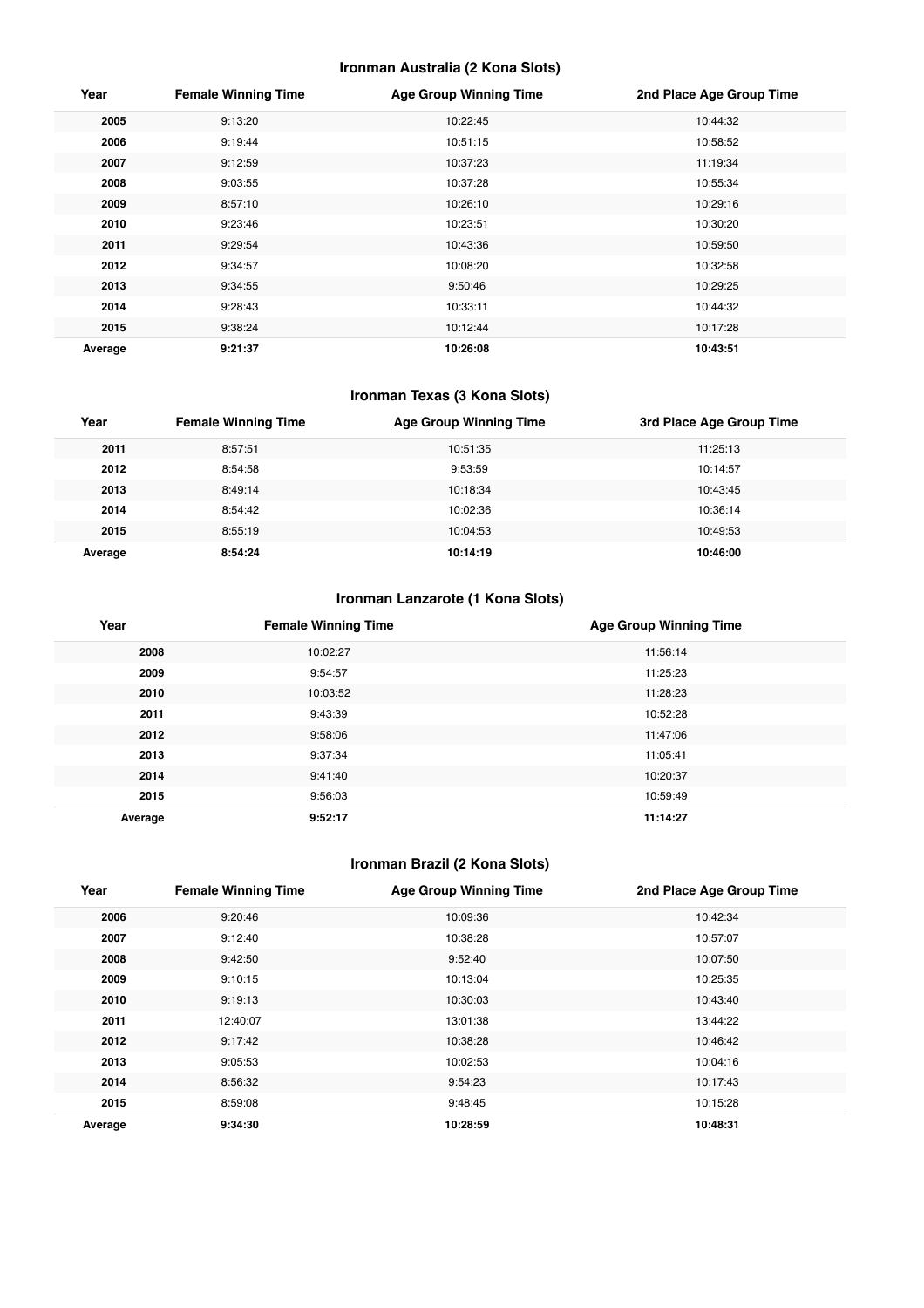#### **Ironman France (1 Kona Slots)**

| Year    | <b>Female Winning Time</b> | <b>Age Group Winning Time</b> |
|---------|----------------------------|-------------------------------|
| 2005    | 10:12:29                   | 11:44:41                      |
| 2006    | 9:56:31                    | 10:48:44                      |
| 2007    | 9:49:11                    | 10:32:21                      |
| 2008    | 9:35:29                    | 11:11:40                      |
| 2009    | 9:30:29                    | 10:23:10                      |
| 2011    | 9:34:31                    | 10:27:50                      |
| 2012    | 9:16:05                    | 10:36:15                      |
| 2013    | 9:12:54                    | 10:54:55                      |
| 2014    | 9:12:21                    | 10:15:17                      |
| 2015    | 9:24:50                    | 10:29:52                      |
| Average | 9:34:29                    | 10:44:28                      |

## **Ironman Cairns (2 Kona Slots)**

| Year    | <b>Female Winning Time</b> | <b>Age Group Winning Time</b> | 2nd Place Age Group Time |
|---------|----------------------------|-------------------------------|--------------------------|
| 2012    | 9:21:00                    | 10:04:41                      | 10:54:01                 |
| 2013    | 9:19:51                    | 10:48:33                      | 10:53:27                 |
| 2014    | 9:16:58                    | 10:02:48                      | 10:09:12                 |
| 2015    | 9:11:49                    | 10:45:04                      | 10:50:59                 |
| Average | 9:17:24                    | 10:25:16                      | 10:41:54                 |

## **Ironman Austria (2 Kona Slots)**

| Year    | <b>Female Winning Time</b> | <b>Age Group Winning Time</b> | 2nd Place Age Group Time |
|---------|----------------------------|-------------------------------|--------------------------|
| 2005    | 9:07:04                    | 10:35:23                      | 10:35:30                 |
| 2006    | 9:12:09                    | 10:24:46                      | 10:50:56                 |
| 2007    | 9:08:47                    | 9:52:09                       | 10:25:27                 |
| 2008    | 8:47:26                    | 9:44:23                       | 9:57:26                  |
| 2009    | 8:50:13                    | 9:39:01                       | 10:38:56                 |
| 2010    | 9:18:50                    | 9:43:03                       | 10:12:52                 |
| 2011    | 8:43:34                    | 9:14:16                       | 9:24:31                  |
| 2012    | 9:09:58                    | 10:01:02                      | 10:26:17                 |
| 2013    | 8:59:31                    | 9:56:29                       | 10:13:42                 |
| 2014    | 8:42:42                    | 9:46:13                       | 10:04:01                 |
| 2015    |                            | 9:44:21                       | 9:53:28                  |
| Average | 8:10:55                    | 9:52:49                       | 10:14:49                 |

## **Ironman Frankfurt (2 Kona Slots)**

| Year    | <b>Female Winning Time</b> | <b>Age Group Winning Time</b> | 2nd Place Age Group Time |
|---------|----------------------------|-------------------------------|--------------------------|
| 2003    | 9:03:11                    | 10:11:40                      | 10:23:34                 |
| 2005    | 9:15:31                    | 10:35:32                      | 10:43:49                 |
| 2006    | 9:16:17                    | 10:07:01                      | 10:15:40                 |
| 2007    | 9:04:11                    | 10:09:12                      | 10:13:31                 |
| 2008    | 8:51:24                    | 10:11:14                      | 10:14:48                 |
| 2009    | 8:58:08                    | 10:01:44                      | 10:02:33                 |
| 2010    | 9:04:27                    | 9:59:51                       | 10:30:38                 |
| 2011    | 9:12:13                    | 10:05:27                      | 10:06:23                 |
| 2012    | 8:52:33                    | 9:58:13                       | 10:40:04                 |
| 2013    | 8:56:01                    | 10:01:27                      | 10:19:16                 |
| 2014    | 8:52:40                    | 9:59:48                       | 10:15:03                 |
| 2015    | 8:51:00                    | 10:07:09                      | 10:12:11                 |
| Average | 9:01:28                    | 10:07:21                      | 10:19:47                 |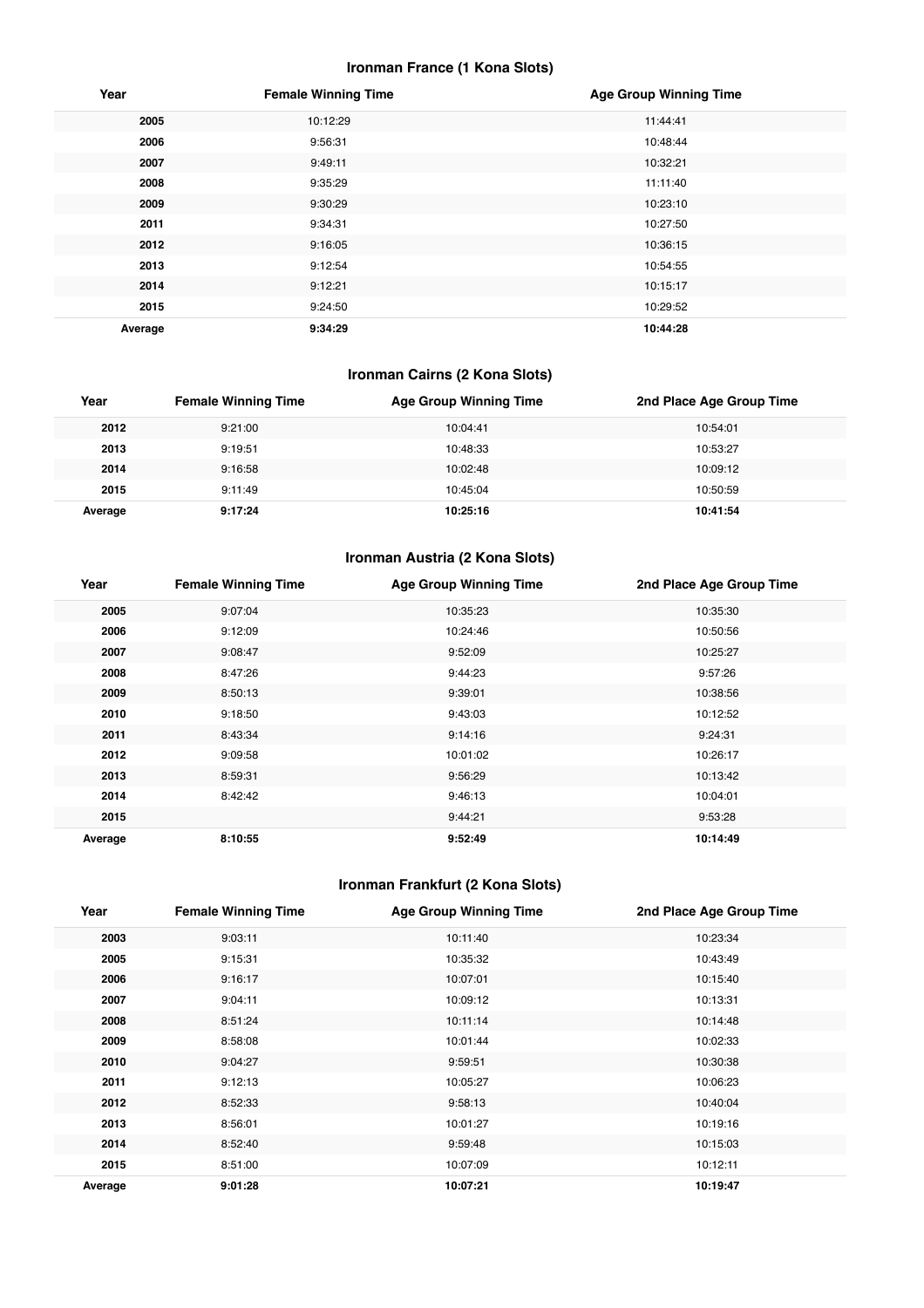#### **Ironman UK (1 Kona Slots)**

| Year    | <b>Female Winning Time</b> | <b>Age Group Winning Time</b> |
|---------|----------------------------|-------------------------------|
| 2007    | 9:36:13                    | 11:02:58                      |
| 2008    | 9:49:06                    | 11:42:30                      |
| 2009    | 9:33:59                    | 12:18:36                      |
| 2010    | 10:01:02                   | 10:59:43                      |
| 2011    | 9:37:31                    | 10:07:55                      |
| 2012    | 10:08:44                   | 11:47:43                      |
| 2013    | 9:29:12                    | 10:59:31                      |
| 2014    | 9:52:12                    | 11:28:09                      |
| 2015    | 9:31:58                    | 11:01:57                      |
| Average | 9:44:26                    | 11:16:33                      |

#### **Ironman Lake Placid (2 Kona Slots)**

| Year    | <b>Female Winning Time</b> | <b>Age Group Winning Time</b> | 2nd Place Age Group Time |
|---------|----------------------------|-------------------------------|--------------------------|
| 2002    | 9:29:41                    | 10:11:37                      | 10:40:10                 |
| 2003    | 9:51:55                    | 10:35:29                      | 11:10:14                 |
| 2004    | 9:24:42                    | 10:29:22                      | 10:33:03                 |
| 2006    | 10:11:35                   | 10:32:49                      | 10:45:56                 |
| 2007    | 9:40:20                    | 10:48:56                      | 10:51:15                 |
| 2008    | 9:51:00                    | 10:18:34                      | 10:33:57                 |
| 2009    | 9:29:36                    | 10:41:52                      | 10:46:24                 |
| 2010    | 9:27:30                    | 10:34:33                      | 10:36:20                 |
| 2011    | 9:19:03                    | 10:32:20                      | 10:41:26                 |
| 2012    | 9:47:39                    | 10:45:45                      | 10:56:33                 |
| 2013    | 9:35:06                    | 10:21:59                      | 10:36:42                 |
| 2014    | 9:28:28                    | 10:12:24                      | 10:22:23                 |
| 2015    | 10:13:19                   | 10:13:19                      | 10:31:31                 |
| Average | 9:40:45                    | 10:29:09                      | 10:41:59                 |

#### **Ironman Switzerland (1 Kona Slots)**

| Year    | <b>Female Winning Time</b> | <b>Age Group Winning Time</b> |
|---------|----------------------------|-------------------------------|
| 2005    | 9:10:54                    | 10:13:24                      |
| 2006    | 9:24:18                    | 10:27:02                      |
| 2007    | 9:20:43                    | 10:13:19                      |
| 2008    | 9:30:12                    | 10:36:33                      |
| 2009    | 9:14:35                    | 10:30:41                      |
| 2010    | 9:00:04                    | 9:36:25                       |
| 2011    | 9:03:26                    | 10:15:00                      |
| 2012    | 9:20:16                    | 9:55:40                       |
| 2013    | 9:21:31                    | 10:06:16                      |
| 2014    | 9:13:30                    | 10:09:47                      |
| 2015    | 9:21:05                    | 10:12:17                      |
| Average | 9:16:24                    | 10:12:24                      |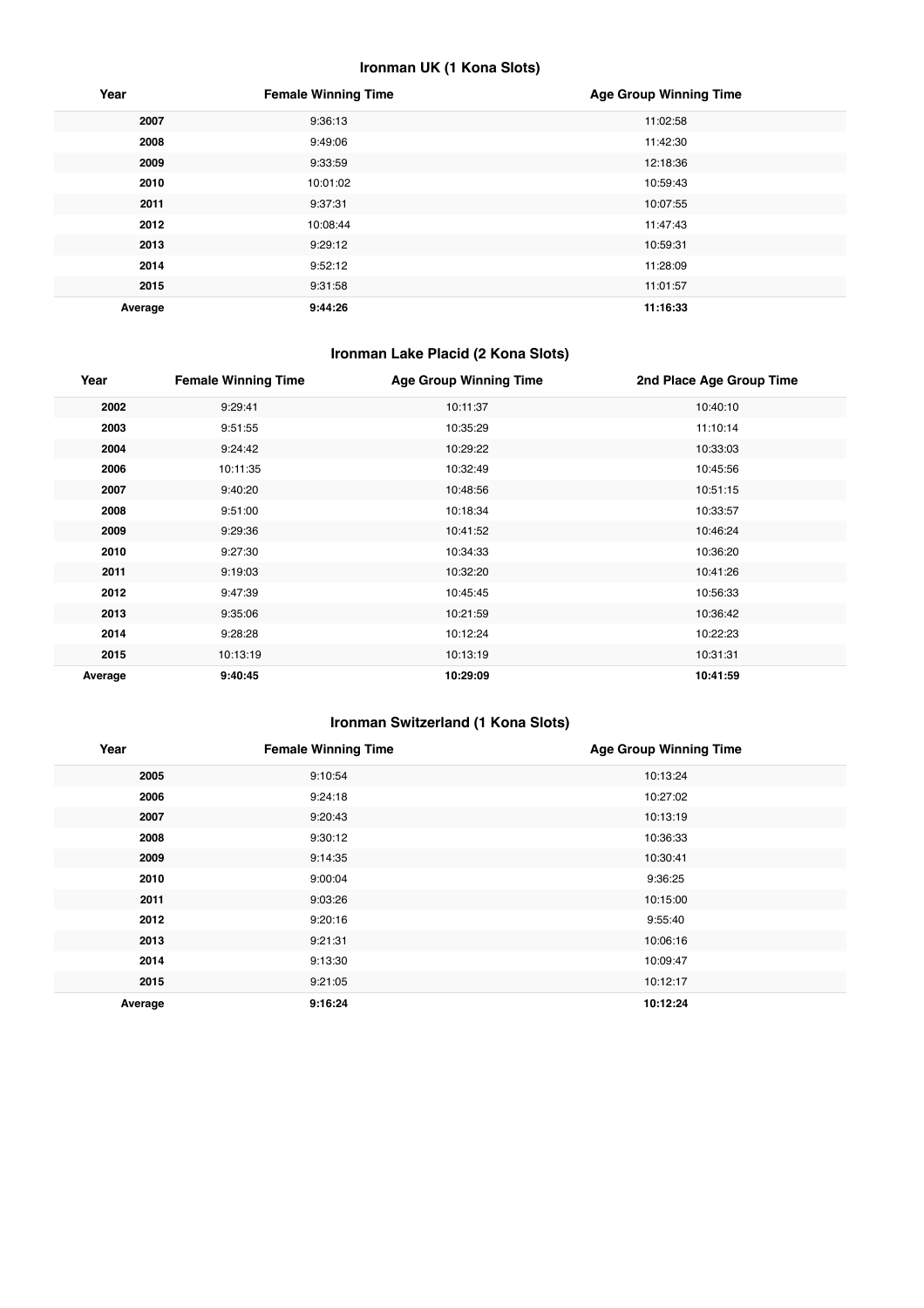#### **Ironman Canada (2 Kona Slots)**

| Year    | <b>Female Winning Time</b> | <b>Age Group Winning Time</b> | 2nd Place Age Group Time |
|---------|----------------------------|-------------------------------|--------------------------|
| 2004    | 9:16:02                    | 10:29:36                      | 10:54:04                 |
| 2005    | 9:51:31                    | 9:59:48                       | 10:16:58                 |
| 2006    | 9:25:13                    | 10:33:48                      | 10:38:10                 |
| 2007    | 9:41:01                    | 10:18:04                      | 10:26:39                 |
| 2008    | 9:17:58                    | 10:29:49                      | 10:51:29                 |
| 2009    | 9:11:20                    | 10:16:33                      | 10:17:31                 |
| 2010    | 9:13:46                    | 10:09:25                      | 10:25:38                 |
| 2011    | 9:03:13                    | 10:12:17                      | 10:36:11                 |
| 2012    | 9:44:58                    | 10:28:24                      | 10:31:53                 |
| 2013    | 9:28:13                    | 10:01:57                      | 10:24:21                 |
| 2014    | 9:46:58                    | 10:19:26                      | 10:24:57                 |
| 2015    | 9:46:19                    | 11:18:46                      | 11:19:46                 |
| Average | 9:28:52                    | 10:23:09                      | 10:35:38                 |

#### **Ironman Maastricht-Limburg (1 Kona Slots)**

| Year    | <b>Female Winning Time</b> | <b>Age Group Winning Time</b> |
|---------|----------------------------|-------------------------------|
| 2015    | 9:39:24                    | 10:38:54                      |
| ⊶verage | 1.39.24                    | 10:38:54                      |

#### **Ironman Boulder (2 Kona Slots)**

| Year    | <b>Female Winning Time</b> | <b>Age Group Winning Time</b> | 2nd Place Age Group Time |
|---------|----------------------------|-------------------------------|--------------------------|
| 2014    | 9:19:54                    | 11:12:45                      | 11:13:08                 |
| 2015    | 9:53:41                    | 10:46:41                      | 10:50:17                 |
| Average | 9:36:47                    | 10:59:43                      | 11:01:42                 |

#### **Ironman Sweden (2 Kona Slots)**

| Year    | <b>Female Winning Time</b> | <b>Age Group Winning Time</b> | 2nd Place Age Group Time |
|---------|----------------------------|-------------------------------|--------------------------|
| 2012    | 9:13:27                    | 10:05:48                      | 10:26:29                 |
| 2013    | 8:54:01                    | 10:04:28                      | 10:19:58                 |
| 2014    | 8:56:50                    | 10:09:54                      | 10:19:54                 |
| 2015    | 9:12:27                    | 10:36:46                      | 10:44:17                 |
| Average | 9:04:11                    | 10:14:14                      | 10:27:39                 |

#### **Ironman Copenhagen (1 Kona Slots)**

| Year    | <b>Female Winning Time</b> | <b>Age Group Winning Time</b> |
|---------|----------------------------|-------------------------------|
| 2013    | 8:37:36                    | 9:50:09                       |
| 2014    | 8:53:33                    | 9:55:16                       |
| 2015    | 8:59:49                    | 10:13:08                      |
| Average | 8:50:19                    | 9:59:31                       |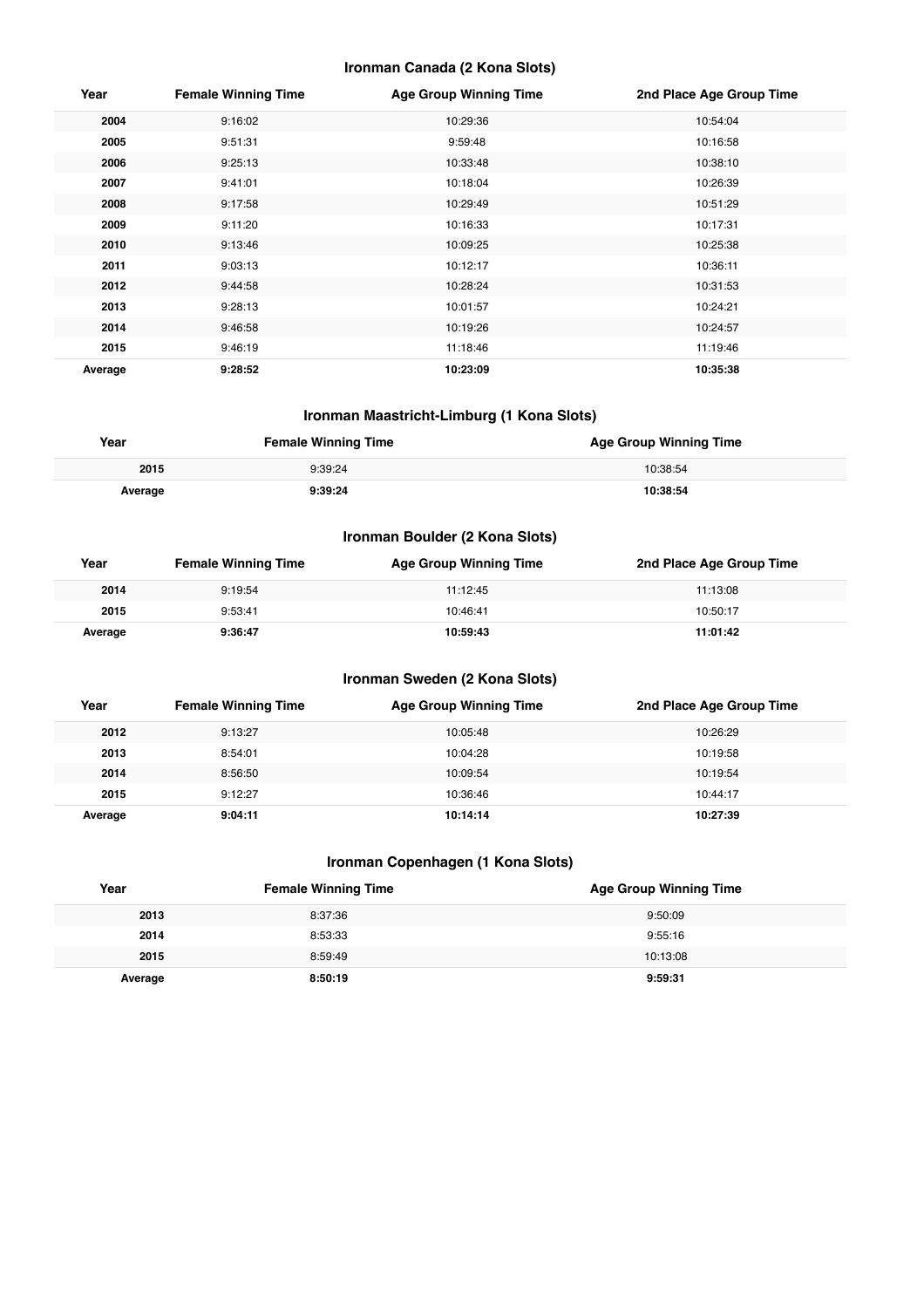#### **Ironman Coeur d'Alene (2 Kona Slots)**

| Year    | <b>Female Winning Time</b> | <b>Age Group Winning Time</b> | 2nd Place Age Group Time |
|---------|----------------------------|-------------------------------|--------------------------|
| 2003    | 9:42:08                    | 11:02:58                      | 11:20:11                 |
| 2005    | 9:59:08                    | 10:17:17                      | 10:29:00                 |
| 2006    | 9:31:07                    | 10:37:41                      | 10:46:50                 |
| 2007    | 10:27:55                   | 10:43:43                      | 11:10:36                 |
| 2008    | 9:38:58                    | 10:34:52                      | 10:35:44                 |
| 2009    | 9:23:21                    | 10:42:36                      | 10:47:52                 |
| 2010    | 9:17:54                    | 10:16:51                      | 10:20:37                 |
| 2011    | 9:16:40                    | 10:54:17                      | 10:56:50                 |
| 2012    | 9:21:44                    | 10:18:46                      | 10:21:23                 |
| 2013    | 9:16:02                    | 10:20:44                      | 10:51:58                 |
| 2014    | 9:34:32                    | 10:33:25                      | 10:42:14                 |
| 2015    | 9:23:27                    | 10:48:04                      | 11:16:32                 |
| Average | 9:34:24                    | 10:35:56                      | 10:48:18                 |

#### **Ironman Mont-Tremblant (2 Kona Slots)**

| Year    | <b>Female Winning Time</b> | Age Group Winning Time | 2nd Place Age Group Time |
|---------|----------------------------|------------------------|--------------------------|
| 2012    | 9:30:46                    | 10:14:13               | 10:27:24                 |
| 2013    | 9:07:56                    | 10:04:06               | 10:22:02                 |
| 2014    | 9:40:26                    | 10:05:05               | 10:09:42                 |
| 2015    | 9:09:05                    | 10:20:22               | 11:18:15                 |
| Average | 9:22:03                    | 10:10:56               | 10:34:20                 |

Results from Ironman.com. Tables compiled by Russ Cox (russell.m.cox@gmail.com) for www.coachcox.co.uk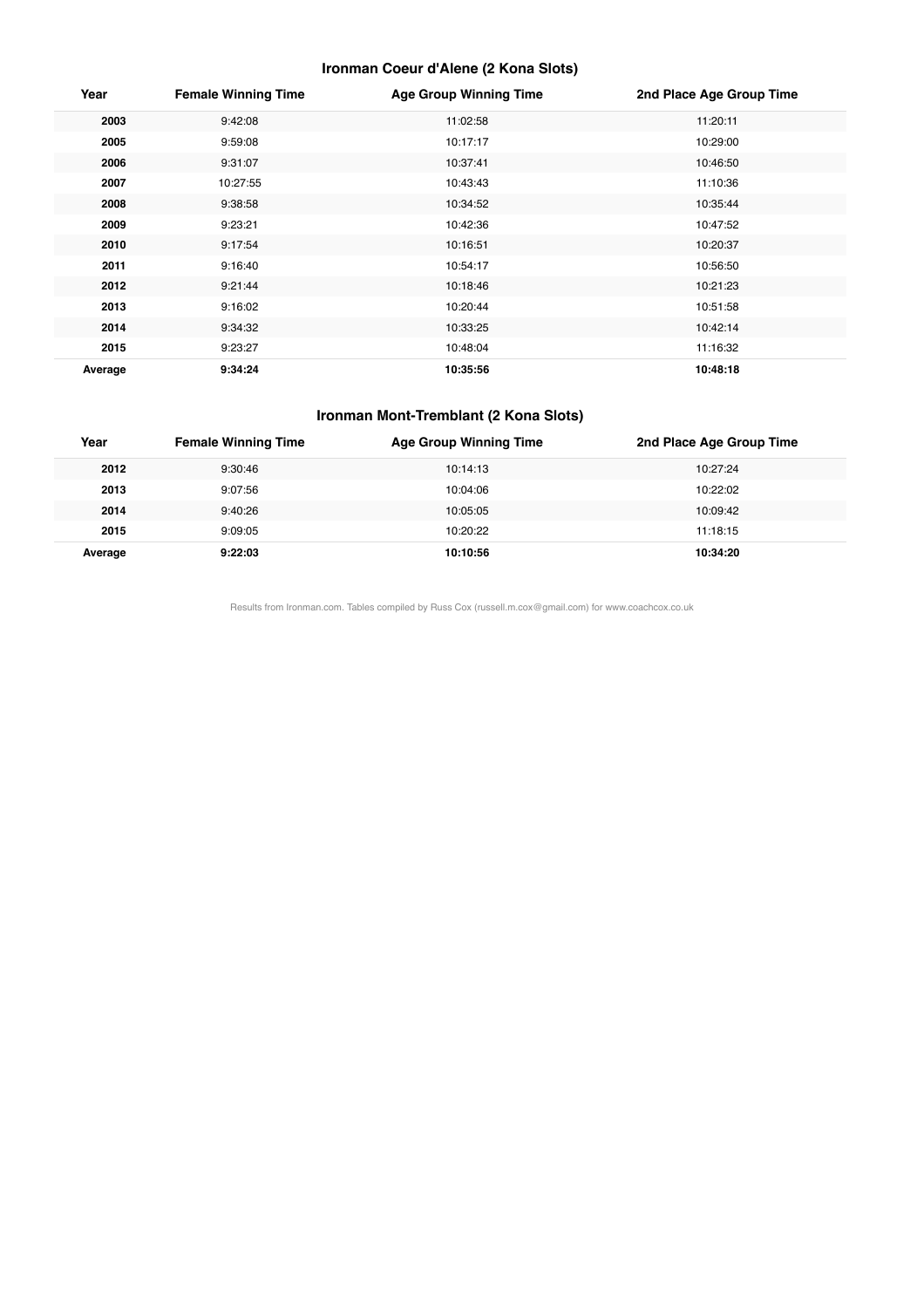## F35-39 Average Top 10 and Kona Qualifying Splits

| <b>Ironman Vichy</b>                                                                                          |         |         |         |          |  |  |
|---------------------------------------------------------------------------------------------------------------|---------|---------|---------|----------|--|--|
| <b>Position</b><br><b>Average Swim</b><br><b>Average Bike</b><br><b>Average Run</b><br><b>Average Overall</b> |         |         |         |          |  |  |
| <b>Female Winner</b>                                                                                          | 1:03:09 | 5:10:51 | 3:05:46 | 9:25:27  |  |  |
| <b>1st Age Grouper</b>                                                                                        | 1:06:47 | 5:49:17 | 3:44:08 | 10:47:44 |  |  |
| 2nd Age Grouper                                                                                               | 1:22:08 | 5:46:32 | 4:00:14 | 11:18:38 |  |  |
| 3rd Age Grouper                                                                                               | 1:28:04 | 5:38:22 | 4:06:56 | 11:22:52 |  |  |
| 4th Age Grouper                                                                                               | 1:15:58 | 5:42:57 | 4:23:12 | 11:29:37 |  |  |
| 5th Age Grouper                                                                                               | 1:08:21 | 5:58:11 | 4:08:19 | 11:32:51 |  |  |
| 6th Age Grouper                                                                                               | 1:15:10 | 6:11:02 | 4:30:28 | 12:10:47 |  |  |
| 7th Age Grouper                                                                                               | 1:57:19 | 6:34:36 | 3:15:48 | 12:13:20 |  |  |
| 8th Age Grouper                                                                                               | 1:18:18 | 6:25:41 | 4:38:40 | 12:33:10 |  |  |
| 9th Age Grouper                                                                                               | 1:12:54 | 6:08:20 | 5:03:04 | 12:33:46 |  |  |
| 10th Age Grouper                                                                                              | 1:08:35 | 6:25:49 | 4:47:26 | 12:36:15 |  |  |
| <b>Kona Qualifier Average</b>                                                                                 | 1:06:47 | 5:49:17 | 3:44:08 | 10:47:44 |  |  |
| Top 10 Age Grouper Average                                                                                    | 1:19:21 | 6:04:04 | 4:15:49 | 11:51:54 |  |  |

#### **Ironman Muskoka**

| <b>Position</b>               | <b>Average Swim</b> | <b>Average Bike</b> | <b>Average Run</b> | <b>Average Overall</b> |
|-------------------------------|---------------------|---------------------|--------------------|------------------------|
| <b>Female Winner</b>          | 1:01:18             | 5:25:40             | 3:20:47            | 9:53:37                |
| <b>1st Age Grouper</b>        | 1:06:04             | 5:26:08             | 3:44:04            | 10:24:03               |
| 2nd Age Grouper               | 1:13:09             | 5:25:46             | 3:56:02            | 10:42:16               |
| 3rd Age Grouper               | 1:11:31             | 5:35:58             | 4:06:55            | 11:00:46               |
| 4th Age Grouper               | 1:07:24             | 5:40:26             | 4:04:44            | 11:00:58               |
| 5th Age Grouper               | 1:12:17             | 5:37:24             | 4:04:59            | 11:02:48               |
| 6th Age Grouper               | 1:07:45             | 6:00:19             | 3:54:38            | 11:10:17               |
| 7th Age Grouper               | 1:09:38             | 6:01:21             | 4:06:10            | 11:25:32               |
| 8th Age Grouper               | 1:12:09             | 6:16:55             | 4:04:12            | 11:44:33               |
| 9th Age Grouper               | 1:09:32             | 5:54:45             | 4:37:19            | 11:55:27               |
| 10th Age Grouper              | 1:06:36             | 6:20:28             | 4:18:03            | 11:59:10               |
| <b>Kona Qualifier Average</b> | 1:09:36             | 5:25:57             | 3:50:03            | 10:33:09               |
| Top 10 Age Grouper Average    | 1:09:36             | 5:49:57             | 4:05:42            | 11:14:35               |

#### **Ironman Wisconsin**

| <b>Position</b>               | <b>Average Swim</b> | <b>Average Bike</b> | <b>Average Run</b> | <b>Average Overall</b> |
|-------------------------------|---------------------|---------------------|--------------------|------------------------|
| <b>Female Winner</b>          | 0:56:57             | 5:23:15             | 3:20:35            | 9:47:49                |
| <b>1st Age Grouper</b>        | 1:07:27             | 5:40:56             | 3:47:01            | 10:45:11               |
| 2nd Age Grouper               | 1:02:52             | 5:54:45             | 3:52:21            | 11:05:22               |
| 3rd Age Grouper               | 1:13:19             | 5:58:47             | 3:55:21            | 11:19:06               |
| 4th Age Grouper               | 1:11:58             | 6:03:38             | 3:58:58            | 11:25:35               |
| 5th Age Grouper               | 1:12:27             | 5:58:34             | 4:08:44            | 11:30:57               |
| 6th Age Grouper               | 1:13:10             | 6:02:00             | 4:11:41            | 11:38:54               |
| 7th Age Grouper               | 1:17:38             | 6:06:54             | 4:07:36            | 11:43:38               |
| 8th Age Grouper               | 1:11:39             | 6:11:02             | 4:12:01            | 11:47:24               |
| 9th Age Grouper               | 1:16:56             | 6:10:30             | 4:11:17            | 11:51:36               |
| 10th Age Grouper              | 1:12:50             | 6:12:39             | 4:19:12            | 11:57:15               |
| <b>Kona Qualifier Average</b> | 1:05:10             | 5:47:50             | 3:49:41            | 10:55:16               |
| Top 10 Age Grouper Average    | 1:12:02             | 6:01:58             | 4:04:25            | 11:30:30               |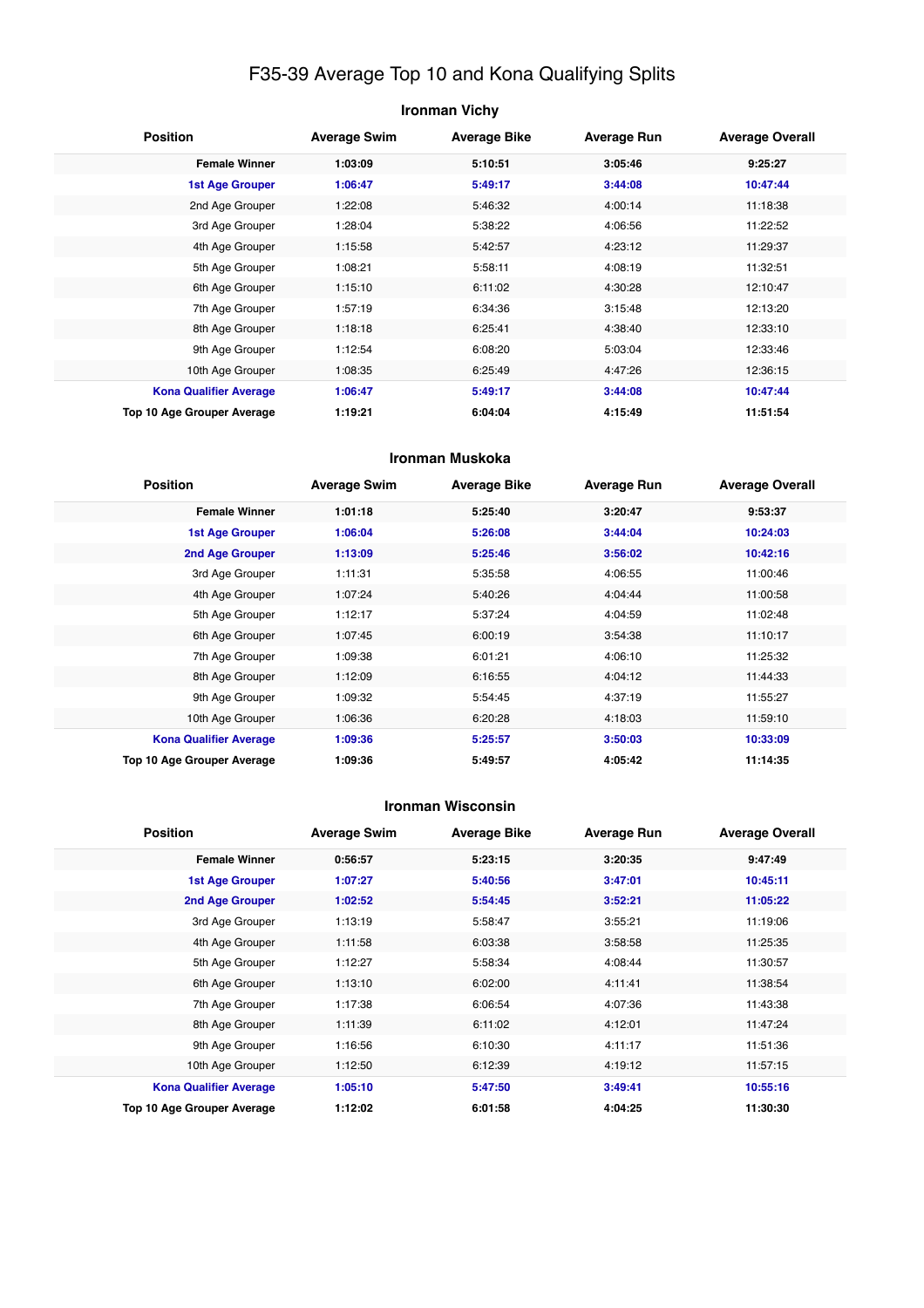#### **Ironman Wales**

| <b>Position</b>               | <b>Average Swim</b> | <b>Average Bike</b> | <b>Average Run</b> | <b>Average Overall</b> |
|-------------------------------|---------------------|---------------------|--------------------|------------------------|
| <b>Female Winner</b>          | 0:58:39             | 5:42:08             | 3:18:40            | 10:09:10               |
| <b>1st Age Grouper</b>        | 1:05:46             | 6:19:51             | 3:39:23            | 11:17:47               |
| 2nd Age Grouper               | 1:08:25             | 6:44:50             | 3:48:54            | 11:57:14               |
| 3rd Age Grouper               | 1:15:05             | 6:32:59             | 4:06:38            | 12:09:36               |
| 4th Age Grouper               | 1:08:47             | 6:48:25             | 4:10:53            | 12:25:54               |
| 5th Age Grouper               | 1:12:46             | 7:00:37             | 4:08:00            | 12:43:04               |
| 6th Age Grouper               | 1:13:15             | 7:15:57             | 4:12:18            | 13:00:40               |
| 7th Age Grouper               | 1:08:49             | 7:12:24             | 4:40:46            | 13:22:26               |
| 8th Age Grouper               | 1:08:28             | 7:22:46             | 4:48:37            | 13:40:22               |
| 9th Age Grouper               | 1:15:48             | 7:21:47             | 4:47:22            | 13:43:52               |
| 10th Age Grouper              | 1:17:34             | 7:29:39             | 4:46:30            | 13:58:41               |
| <b>Kona Qualifier Average</b> | 1:07:06             | 6:32:21             | 3:44:08            | 11:37:30               |
| Top 10 Age Grouper Average    | 1:11:28             | 7:00:56             | 4:18:56            | 12:49:57               |

#### **Ironman Lake Tahoe**

| <b>Position</b>               | <b>Average Swim</b> | <b>Average Bike</b> | <b>Average Run</b> | <b>Average Overall</b> |
|-------------------------------|---------------------|---------------------|--------------------|------------------------|
| <b>Female Winner</b>          | 0:59:46             | 5:34:49             | 3:33:30            | 10:13:54               |
| <b>1st Age Grouper</b>        | 1:00:54             | 5:48:47             | 3:50:26            | 10:47:07               |
| 2nd Age Grouper               | 0:59:30             | 6:03:07             | 3:47:13            | 11:00:48               |
| 3rd Age Grouper               | 1:07:43             | 6:08:05             | 3:49:45            | 11:17:12               |
| 4th Age Grouper               | 1:10:53             | 6:13:37             | 3:50:19            | 11:27:36               |
| 5th Age Grouper               | 1:00:10             | 6:18:48             | 4:22:21            | 11:54:41               |
| 6th Age Grouper               | 1:18:52             | 6:14:59             | 4:13:22            | 12:00:25               |
| 7th Age Grouper               | 1:18:00             | 6:33:09             | 4:07:35            | 12:11:06               |
| 8th Age Grouper               | 1:12:55             | 6:27:09             | 4:45:05            | 12:40:27               |
| 9th Age Grouper               | 1:12:53             | 6:57:45             | 4:18:41            | 12:48:38               |
| 10th Age Grouper              | 1:01:17             | 6:29:11             | 5:09:31            | 12:52:16               |
| <b>Kona Qualifier Average</b> | 1:00:12             | 5:55:57             | 3:48:49            | 10:53:57               |
| Top 10 Age Grouper Average    | 1:08:19             | 6:19:28             | 4:13:26            | 11:54:01               |

#### **Ironman Mallorca**

| <b>Position</b>               | <b>Average Swim</b> | <b>Average Bike</b> | <b>Average Run</b> | <b>Average Overall</b> |
|-------------------------------|---------------------|---------------------|--------------------|------------------------|
| <b>Female Winner</b>          | 0:56:21             | 5:09:44             | 3:12:35            | 9:24:32                |
| <b>1st Age Grouper</b>        | 0:59:23             | 5:24:47             | 3:23:53            | 9:55:42                |
| <b>2nd Age Grouper</b>        | 1:02:37             | 5:29:12             | 3:33:02            | 10:11:52               |
| 3rd Age Grouper               | 0:56:26             | 5:30:03             | 3:40:57            | 10:15:46               |
| 4th Age Grouper               | 1:03:12             | 5:32:34             | 3:39:57            | 10:24:00               |
| 5th Age Grouper               | 1:08:35             | 5:32:25             | 3:38:31            | 10:28:22               |
| 6th Age Grouper               | 1:09:39             | 5:43:18             | 3:36:47            | 10:37:32               |
| 7th Age Grouper               | 1:11:23             | 5:31:47             | 3:51:21            | 10:46:08               |
| 8th Age Grouper               | 1:03:10             | 5:51:38             | 3:42:54            | 10:46:41               |
| 9th Age Grouper               | 1:08:29             | 5:53:14             | 3:39:50            | 10:49:03               |
| 10th Age Grouper              | 1:04:07             | 5:35:45             | 4:03:23            | 10:50:55               |
| <b>Kona Qualifier Average</b> | 1:01:00             | 5:26:59             | 3:28:27            | 10:03:47               |
| Top 10 Age Grouper Average    | 1:04:42             | 5:36:28             | 3:41:03            | 10:30:36               |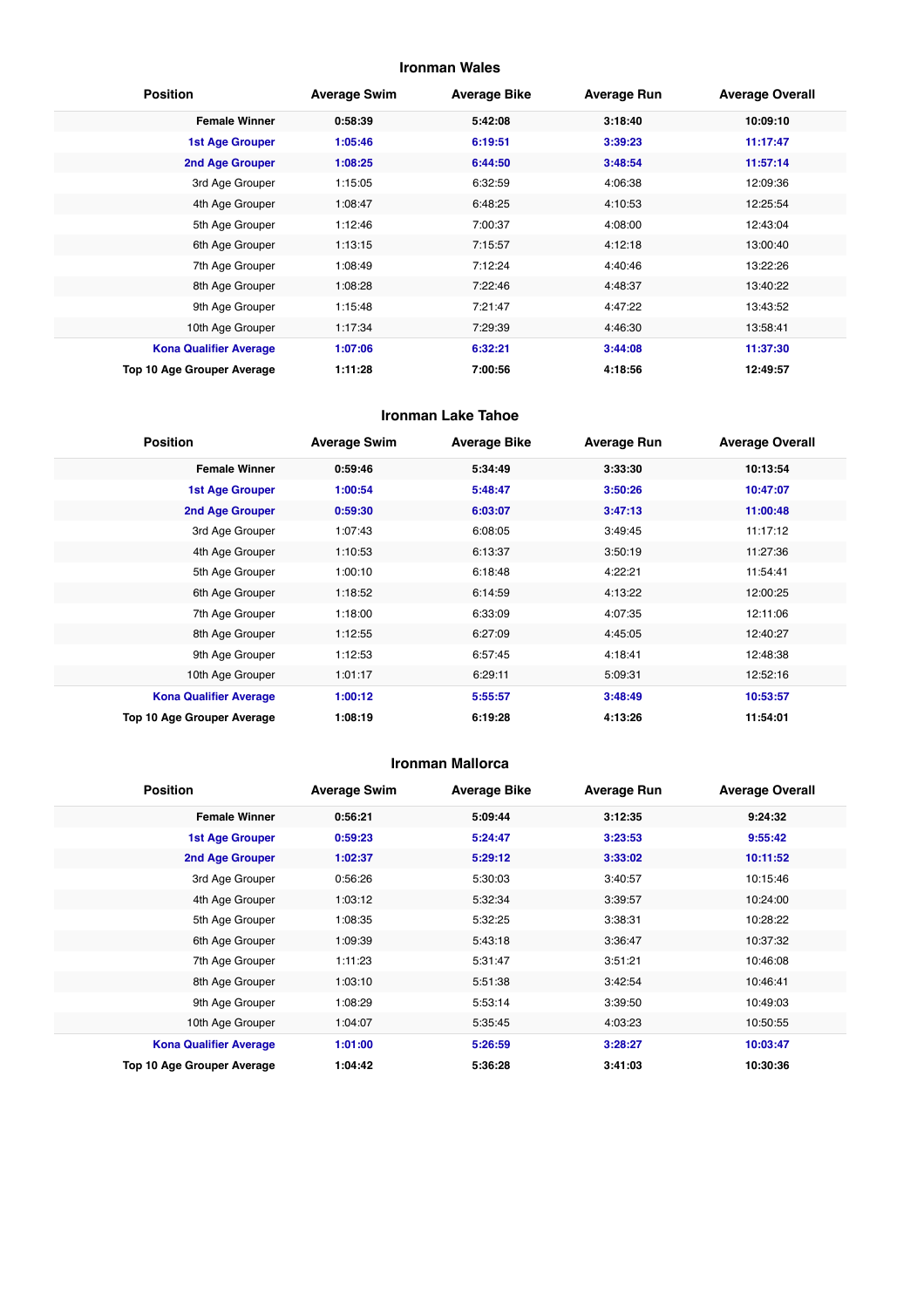#### **Ironman Chattanooga**

| <b>Position</b>               | <b>Average Swim</b> | <b>Average Bike</b> | <b>Average Run</b> | <b>Average Overall</b> |
|-------------------------------|---------------------|---------------------|--------------------|------------------------|
| <b>Female Winner</b>          | 0:44:53             | 4:55:39             | 3:10:10            | 8:55:27                |
| <b>1st Age Grouper</b>        | 0:56:33             | 5:24:07             | 3:46:07            | 10:13:38               |
| 2nd Age Grouper               | 0:56:07             | 5:30:53             | 3:47:36            | 10:22:14               |
| <b>3rd Age Grouper</b>        | 0:54:57             | 5:42:39             | 3:53:21            | 10:37:41               |
| 4th Age Grouper               | 0:55:31             | 5:37:01             | 3:58:41            | 10:39:48               |
| 5th Age Grouper               | 0:51:41             | 5:57:04             | 3:47:58            | 10:45:58               |
| 6th Age Grouper               | 0:56:18             | 5:42:14             | 3:58:28            | 10:46:28               |
| 7th Age Grouper               | 1:03:30             | 5:33:25             | 4:05:42            | 10:50:26               |
| 8th Age Grouper               | 0:55:37             | 5:43:49             | 4:03:43            | 10:56:23               |
| 9th Age Grouper               | 0:56:51             | 5:51:23             | 4:03:04            | 10:59:54               |
| 10th Age Grouper              | 0:51:04             | 5:35:32             | 4:27:04            | 11:01:52               |
| <b>Kona Qualifier Average</b> | 0:55:52             | 5:32:33             | 3:49:01            | 10:24:31               |
| Top 10 Age Grouper Average    | 0:55:49             | 5:39:48             | 3:59:10            | 10:43:26               |

#### **Ironman Barcelona**

| <b>Position</b>               | <b>Average Swim</b> | <b>Average Bike</b> | <b>Average Run</b> | <b>Average Overall</b> |
|-------------------------------|---------------------|---------------------|--------------------|------------------------|
| <b>Female Winner</b>          | 1:00:19             | 4:41:29             | 3:03:25            | 8:48:02                |
| <b>1st Age Grouper</b>        | 1:04:09             | 4:58:07             | 3:42:46            | 9:49:27                |
| 2nd Age Grouper               | 1:10:39             | 5:08:35             | 3:35:33            | 9:59:14                |
| 3rd Age Grouper               | 1:05:59             | 5:13:16             | 3:48:44            | 10:13:26               |
| 4th Age Grouper               | 1:10:16             | 5:17:15             | 3:50:00            | 10:23:26               |
| 5th Age Grouper               | 1:19:38             | 5:14:06             | 3:57:41            | 10:37:25               |
| 6th Age Grouper               | 1:12:06             | 5:24:45             | 3:58:17            | 10:41:04               |
| 7th Age Grouper               | 1:24:47             | 5:31:01             | 3:50:45            | 10:51:58               |
| 8th Age Grouper               | 1:17:30             | 5:29:47             | 4:03:11            | 10:59:52               |
| 9th Age Grouper               | 1:08:50             | 5:19:07             | 4:30:29            | 11:05:23               |
| 10th Age Grouper              | 1:17:07             | 5:31:37             | 4:13:48            | 11:08:57               |
| <b>Kona Qualifier Average</b> | 1:07:24             | 5:03:21             | 3:39:09            | 9:54:20                |
| Top 10 Age Grouper Average    | 1:13:06             | 5:18:45             | 3:57:07            | 10:35:01               |

## **Ironman World Championship**

| <b>Position</b>               | <b>Average Swim</b> | <b>Average Bike</b> | <b>Average Run</b> | <b>Average Overall</b> |
|-------------------------------|---------------------|---------------------|--------------------|------------------------|
| <b>Female Winner</b>          | 0:57:25             | 5:01:56             | 2:59:45            | 9:03:53                |
| <b>1st Age Grouper</b>        | 1:02:31             | 5:24:42             | 3:29:31            | 10:02:42               |
| 2nd Age Grouper               | 1:06:55             | 5:26:32             | 3:33:35            | 10:13:56               |
| 3rd Age Grouper               | 1:08:30             | 5:32:04             | 3:32:00            | 10:19:07               |
| 4th Age Grouper               | 1:08:05             | 5:34:50             | 3:34:00            | 10:23:15               |
| 5th Age Grouper               | 1:06:44             | 5:35:48             | 3:37:20            | 10:27:25               |
| 6th Age Grouper               | 1:10:32             | 5:39:31             | 3:34:52            | 10:31:57               |
| 7th Age Grouper               | 1:08:31             | 5:38:14             | 3:42:03            | 10:36:05               |
| 8th Age Grouper               | 1:08:14             | 5:36:19             | 3:48:06            | 10:38:54               |
| 9th Age Grouper               | 1:10:06             | 5:41:43             | 3:42:38            | 10:42:45               |
| 10th Age Grouper              | 1:09:42             | 5:42:49             | 3:45:56            | 10:45:02               |
| <b>Kona Qualifier Average</b> | 1:02:31             | 5:24:42             | 3:29:31            | 10:02:42               |
| Top 10 Age Grouper Average    | 1:07:59             | 5:35:15             | 3:38:00            | 10:28:07               |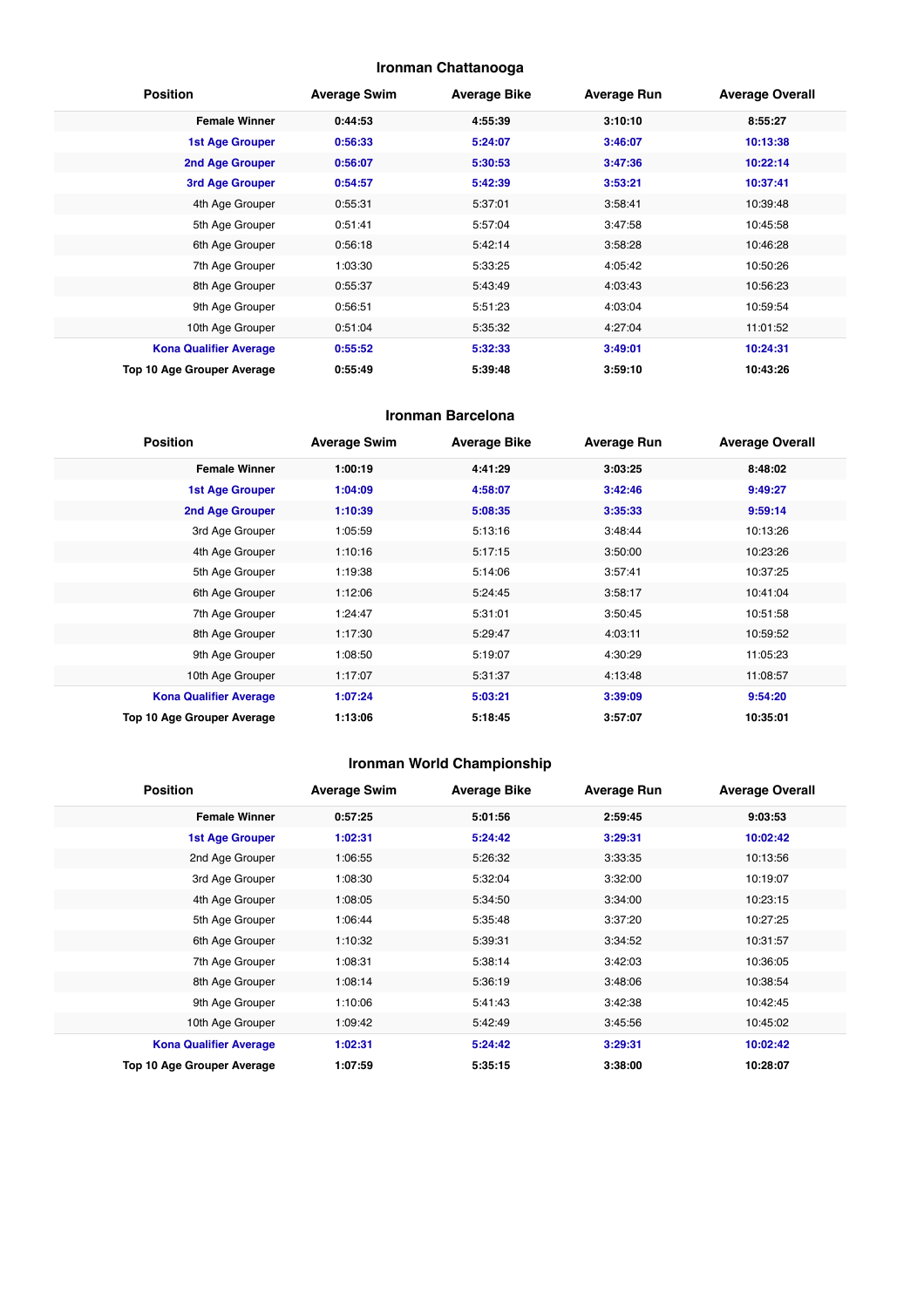#### **Ironman Louisville**

| <b>Position</b>               | <b>Average Swim</b> | <b>Average Bike</b> | <b>Average Run</b> | <b>Average Overall</b> |
|-------------------------------|---------------------|---------------------|--------------------|------------------------|
| <b>Female Winner</b>          | 0:53:32             | 5:16:29             | 3:19:50            | 9:36:15                |
| <b>1st Age Grouper</b>        | 1:03:33             | 5:34:34             | 3:53:54            | 10:41:14               |
| 2nd Age Grouper               | 1:15:00             | 5:38:51             | 3:51:54            | 10:54:34               |
| 3rd Age Grouper               | 1:13:02             | 5:02:47             | 4:09:38            | 11:04:52               |
| 4th Age Grouper               | 1:12:49             | 5:46:03             | 4:02:38            | 11:10:20               |
| 5th Age Grouper               | 1:10:27             | 5:58:38             | 4:07:00            | 11:26:17               |
| 6th Age Grouper               | 1:11:27             | 5:57:02             | 4:11:41            | 11:30:48               |
| 7th Age Grouper               | 1:08:59             | 6:00:31             | 4:15:31            | 11:35:54               |
| 8th Age Grouper               | 1:14:11             | 6:00:57             | 4:15:32            | 11:43:16               |
| 9th Age Grouper               | 1:09:20             | 6:02:51             | 4:22:10            | 11:47:16               |
| 10th Age Grouper              | 1:13:07             | 6:07:10             | 4:22:23            | 11:53:57               |
| <b>Kona Qualifier Average</b> | 1:10:32             | 5:25:24             | 3:58:29            | 10:53:33               |
| Top 10 Age Grouper Average    | 1:11:11             | 5:48:56             | 4:09:14            | 11:22:51               |

#### **Ironman Maryland**

| <b>Position</b>               | <b>Average Swim</b> | <b>Average Bike</b> | <b>Average Run</b> | <b>Average Overall</b> |
|-------------------------------|---------------------|---------------------|--------------------|------------------------|
| <b>Female Winner</b>          | 0:53:01             | 5:06:43             | 3:26:46            | 9:34:29                |
| <b>1st Age Grouper</b>        | 1:02:23             | 5:23:11             | 3:47:55            | 10:24:45               |
| 2nd Age Grouper               | 0:54:28             | 5:29:30             | 4:03:42            | 10:36:04               |
| 3rd Age Grouper               | 0:56:37             | 5:42:20             | 3:53:35            | 10:43:11               |
| 4th Age Grouper               | 1:03:14             | 5:43:14             | 4:00:17            | 10:58:03               |
| 5th Age Grouper               | 1:05:26             | 5:44:14             | 3:57:07            | 10:59:42               |
| 6th Age Grouper               | 0:59:39             | 5:41:40             | 4:17:31            | 11:12:06               |
| 7th Age Grouper               | 1:18:20             | 5:41:49             | 4:04:18            | 11:21:14               |
| 8th Age Grouper               | 1:02:59             | 5:42:33             | 4:37:24            | 11:35:47               |
| 9th Age Grouper               | 1:06:04             | 5:50:02             | 4:33:16            | 11:41:28               |
| 10th Age Grouper              | 0:57:25             | 5:56:16             | 4:39:18            | 11:46:42               |
| <b>Kona Qualifier Average</b> | 0:58:25             | 5:26:20             | 3:55:48            | 10:30:24               |
| Top 10 Age Grouper Average    | 1:02:39             | 5:41:29             | 4:11:26            | 11:07:54               |

#### **Ironman Los Cabos**

| <b>Position</b>               | <b>Average Swim</b> | <b>Average Bike</b> | <b>Average Run</b> | <b>Average Overall</b> |
|-------------------------------|---------------------|---------------------|--------------------|------------------------|
| <b>Female Winner</b>          | 0:53:11             | 5:06:17             | 6:23:48            | 9:26:08                |
| <b>1st Age Grouper</b>        | 1:08:08             | 5:43:22             | 3:47:49            | 10:46:24               |
| 2nd Age Grouper               | 1:03:51             | 5:57:07             | 3:50:37            | 11:00:45               |
| 3rd Age Grouper               | 1:02:59             | 5:47:48             | 4:11:07            | 11:08:02               |
| 4th Age Grouper               | 1:12:30             | 6:01:57             | 3:48:37            | 11:08:51               |
| 5th Age Grouper               | 1:21:29             | 5:47:47             | 4:01:32            | 11:17:29               |
| 6th Age Grouper               | 1:15:08             | 6:03:39             | 3:53:29            | 11:19:09               |
| 7th Age Grouper               | 1:08:05             | 6:09:17             | 3:56:56            | 11:20:39               |
| 8th Age Grouper               | 1:07:10             | 6:05:36             | 4:11:23            | 11:31:02               |
| 9th Age Grouper               | 1:01:22             | 5:56:52             | 4:29:33            | 11:33:36               |
| 10th Age Grouper              | 1:06:34             | 6:14:57             | 4:10:15            | 11:41:38               |
| <b>Kona Qualifier Average</b> | 1:08:08             | 5:43:22             | 3:47:49            | 10:46:24               |
| Top 10 Age Grouper Average    | 1:08:43             | 5:58:50             | 4:02:08            | 11:16:45               |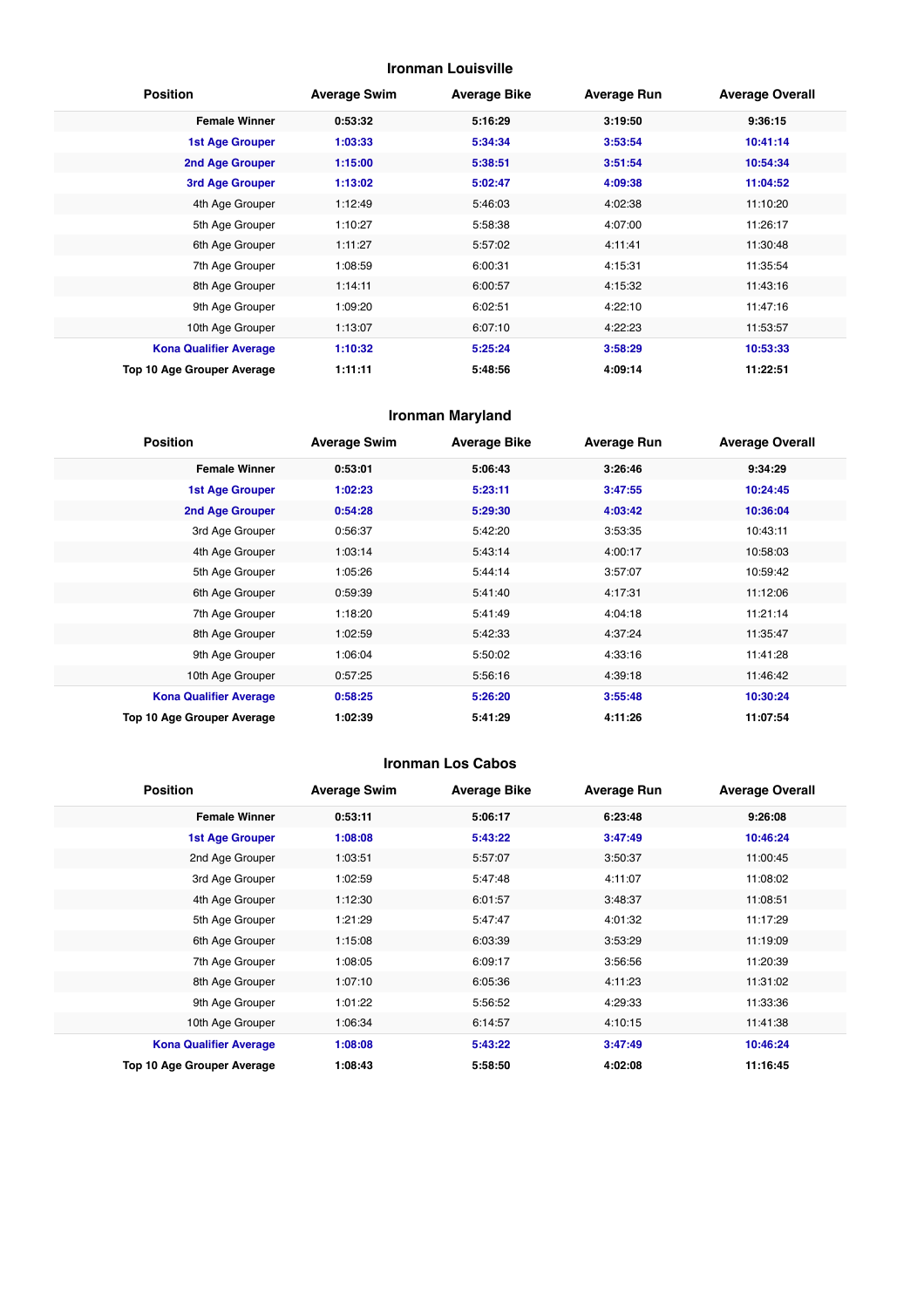#### **Ironman Florida**

| <b>Position</b>               | <b>Average Swim</b> | <b>Average Bike</b> | <b>Average Run</b> | <b>Average Overall</b> |
|-------------------------------|---------------------|---------------------|--------------------|------------------------|
| <b>Female Winner</b>          | 0:58:39             | 4:56:41             | 3:09:30            | 9:04:51                |
| <b>1st Age Grouper</b>        | 0:59:45             | 5:17:06             | 3:38:48            | 10:03:24               |
| <b>2nd Age Grouper</b>        | 1:03:35             | 5:24:59             | 3:40:25            | 10:17:46               |
| 3rd Age Grouper               | 1:01:35             | 5:24:28             | 3:48:20            | 10:24:18               |
| 4th Age Grouper               | 1:00:49             | 5:33:07             | 3:47:53            | 10:31:06               |
| 5th Age Grouper               | 1:04:31             | 5:29:40             | 3:53:10            | 10:36:18               |
| 6th Age Grouper               | 1:05:23             | 5:24:48             | 4:00:18            | 10:39:51               |
| 7th Age Grouper               | 1:01:02             | 5:33:25             | 4:01:31            | 10:45:24               |
| 8th Age Grouper               | 1:06:34             | 5:39:53             | 3:52:56            | 10:49:22               |
| 9th Age Grouper               | 1:06:18             | 5:35:22             | 4:02:26            | 10:53:41               |
| 10th Age Grouper              | 1:06:19             | 5:35:54             | 4:05:47            | 10:58:21               |
| <b>Kona Qualifier Average</b> | 1:01:40             | 5:21:03             | 3:39:37            | 10:10:35               |
| Top 10 Age Grouper Average    | 1:03:35             | 5:29:52             | 3:53:09            | 10:35:57               |

#### **Ironman Fortaleza**

| <b>Position</b>               | <b>Average Swim</b> | <b>Average Bike</b> | <b>Average Run</b> | <b>Average Overall</b> |
|-------------------------------|---------------------|---------------------|--------------------|------------------------|
| <b>Female Winner</b>          | 0:51:52             | 4:57:46             | 3:15:59            | 9:09:20                |
| <b>1st Age Grouper</b>        | 1:08:02             | 5:17:46             | 3:44:19            | 10:17:27               |
| 2nd Age Grouper               | 1:20:44             | 5:33:01             | 3:51:41            | 10:51:14               |
| 3rd Age Grouper               | 1:11:44             | 5:27:24             | 4:10:57            | 10:55:24               |
| 4th Age Grouper               | 1:13:31             | 5:51:37             | 4:31:27            | 11:44:24               |
| 5th Age Grouper               | 1:30:54             | 6:07:21             | 4:06:11            | 11:50:38               |
| 6th Age Grouper               | 1:12:54             | 6:00:01             | 4:32:17            | 11:53:16               |
| 7th Age Grouper               | 1:19:56             | 6:00:07             | 4:27:14            | 11:58:06               |
| 8th Age Grouper               | 1:06:45             | 6:00:02             | 4:47:32            | 12:00:45               |
| 9th Age Grouper               | 1:13:29             | 6:00:47             | 5:23:55            | 12:45:54               |
| 10th Age Grouper              | 1:31:25             | 5:50:21             | 5:22:34            | 12:55:19               |
| <b>Kona Qualifier Average</b> | 1:14:23             | 5:25:23             | 3:48:00            | 10:34:20               |
| Top 10 Age Grouper Average    | 1:16:56             | 5:48:50             | 4:29:48            | 11:43:14               |

#### **Ironman Malaysia**

| <b>Position</b>               | <b>Average Swim</b> | <b>Average Bike</b> | <b>Average Run</b> | <b>Average Overall</b> |
|-------------------------------|---------------------|---------------------|--------------------|------------------------|
| <b>Female Winner</b>          | 0:59:11             | 4:58:44             | 3:23:11            | 9:26:38                |
| 1st Age Grouper               | 1:14:54             | 5:31:47             | 3:44:59            | 10:38:36               |
| 2nd Age Grouper               | 1:13:41             | 6:10:26             | 3:24:14            | 10:56:11               |
| 3rd Age Grouper               | 1:03:09             | 5:43:05             | 4:36:51            | 11:31:47               |
| 4th Age Grouper               | 1:04:34             | 5:52:23             | 4:27:40            | 11:32:23               |
| 5th Age Grouper               | 1:14:47             | 5:59:22             | 4:12:59            | 11:37:12               |
| 6th Age Grouper               | 1:25:49             | 6:30:28             | 4:18:06            | 12:27:22               |
| 7th Age Grouper               | 1:26:24             | 6:22:31             | 4:38:12            | 12:38:17               |
| 8th Age Grouper               | 1:16:58             | 6:14:20             | 5:03:06            | 12:45:26               |
| 9th Age Grouper               | 1:05:25             | 6:30:51             | 5:15:54            | 13:01:39               |
| 10th Age Grouper              | 1:14:59             | 6:42:02             | 4:53:20            | 13:03:24               |
| <b>Kona Qualifier Average</b> | 1:14:17             | 5:51:06             | 3:34:36            | 10:47:23               |
| Top 10 Age Grouper Average    | 1:14:04             | 6:09:43             | 4:27:32            | 12:01:13               |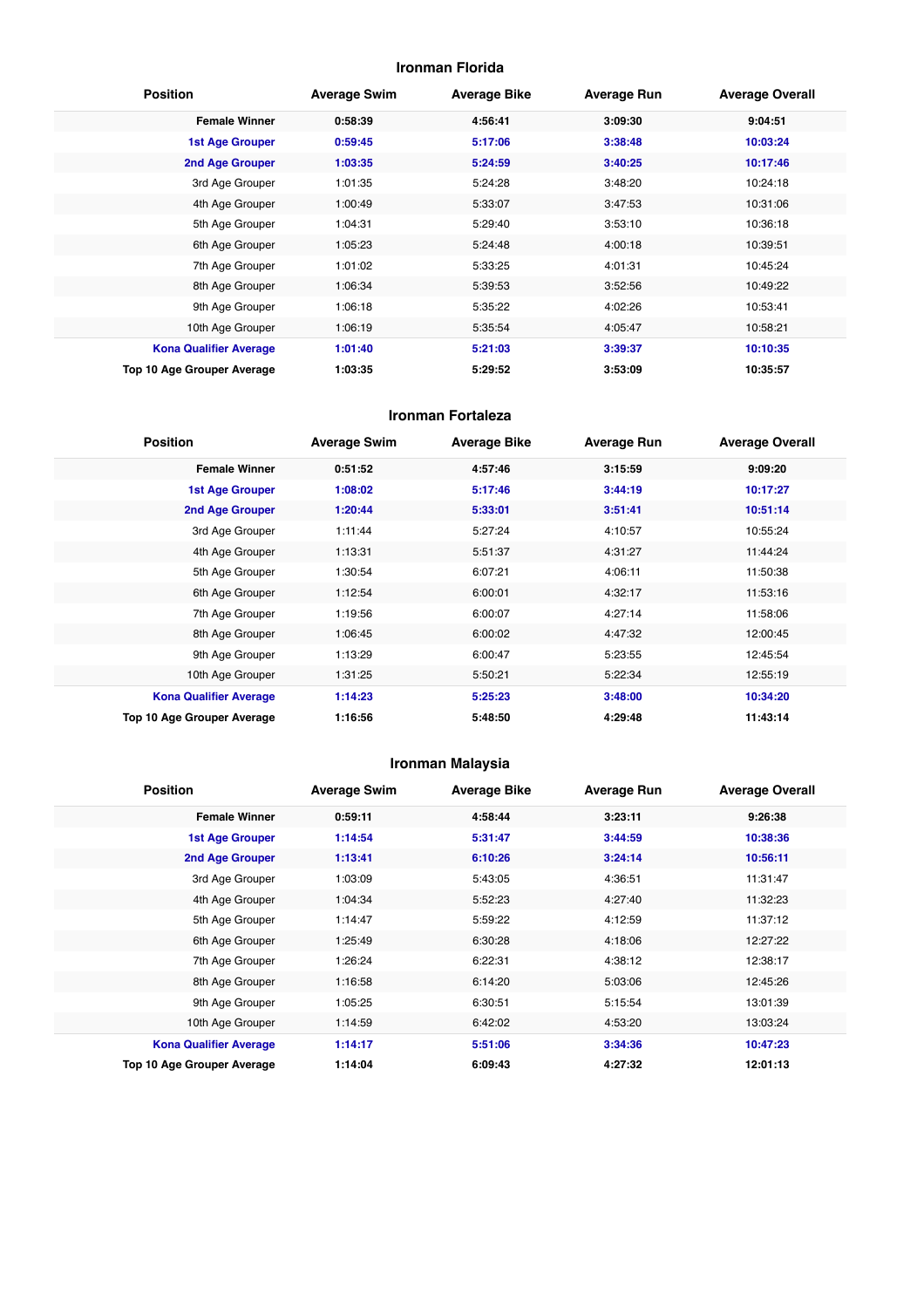#### **Ironman Arizona**

| <b>Position</b>               | <b>Average Swim</b> | <b>Average Bike</b> | <b>Average Run</b> | <b>Average Overall</b> |
|-------------------------------|---------------------|---------------------|--------------------|------------------------|
| <b>Female Winner</b>          | 0:57:13             | 5:00:14             | 3:08:59            | 9:11:01                |
| <b>1st Age Grouper</b>        | 1:06:32             | 5:22:35             | 3:46:19            | 10:22:00               |
| 2nd Age Grouper               | 1:06:04             | 5:29:43             | 3:48:43            | 10:32:47               |
| 3rd Age Grouper               | 1:10:45             | 5:30:54             | 3:53:45            | 10:42:48               |
| 4th Age Grouper               | 1:07:35             | 5:36:14             | 3:56:44            | 10:47:59               |
| 5th Age Grouper               | 1:07:23             | 5:39:26             | 4:04:32            | 10:59:02               |
| 6th Age Grouper               | 1:06:55             | 5:44:28             | 4:03:54            | 11:03:22               |
| 7th Age Grouper               | 1:12:01             | 5:41:49             | 4:08:02            | 11:09:59               |
| 8th Age Grouper               | 1:15:40             | 5:42:54             | 4:07:56            | 11:15:30               |
| 9th Age Grouper               | 1:11:42             | 5:49:40             | 4:05:50            | 11:19:06               |
| 10th Age Grouper              | 1:13:46             | 5:51:34             | 4:11:29            | 11:25:36               |
| <b>Kona Qualifier Average</b> | 1:06:05             | 5:26:57             | 3:48:30            | 10:28:58               |
| Top 10 Age Grouper Average    | 1:09:54             | 5:39:19             | 4:00:49            | 10:58:18               |

#### **Ironman Cozumel**

| <b>Position</b>               | <b>Average Swim</b> | <b>Average Bike</b> | <b>Average Run</b> | <b>Average Overall</b> |
|-------------------------------|---------------------|---------------------|--------------------|------------------------|
| <b>Female Winner</b>          | 0:49:18             | 5:00:51             | 3:11:56            | 9:08:24                |
| <b>1st Age Grouper</b>        | 0:53:05             | 5:28:06             | 3:44:48            | 10:20:45               |
| 2nd Age Grouper               | 0:54:30             | 5:46:23             | 3:39:49            | 10:35:30               |
| 3rd Age Grouper               | 1:05:12             | 5:45:22             | 3:44:49            | 10:43:16               |
| 4th Age Grouper               | 1:01:29             | 5:43:59             | 3:56:35            | 10:48:27               |
| 5th Age Grouper               | 1:04:10             | 4:47:21             | 3:58:11            | 10:53:16               |
| 6th Age Grouper               | 1:03:16             | 5:46:13             | 4:00:08            | 10:58:51               |
| 7th Age Grouper               | 0:56:02             | 5:54:20             | 4:08:46            | 11:07:31               |
| 8th Age Grouper               | 1:00:15             | 6:02:23             | 4:02:07            | 11:12:36               |
| 9th Age Grouper               | 0:56:00             | 4:47:42             | 5:25:08            | 11:15:43               |
| 10th Age Grouper              | 1:07:18             | 5:59:31             | 4:04:59            | 11:20:33               |
| <b>Kona Qualifier Average</b> | 0:53:47             | 5:37:14             | 3:42:19            | 10:28:07               |
| Top 10 Age Grouper Average    | 1:00:08             | 5:36:08             | 4:04:32            | 10:55:39               |

#### **Ironman Western Australia**

| <b>Position</b>               | <b>Average Swim</b> | <b>Average Bike</b> | <b>Average Run</b> | <b>Average Overall</b> |
|-------------------------------|---------------------|---------------------|--------------------|------------------------|
| <b>Female Winner</b>          | 0:55:48             | 4:59:23             | 3:12:57            | 9:10:38                |
| <b>1st Age Grouper</b>        | 1:04:17             | 5:20:02             | 3:45:13            | 10:12:36               |
| 2nd Age Grouper               | 1:03:46             | 5:30:10             | 3:56:49            | 10:35:04               |
| 3rd Age Grouper               | 1:09:37             | 5:32:14             | 4:03:09            | 10:49:12               |
| 4th Age Grouper               | 1:07:19             | 5:38:51             | 4:04:53            | 10:55:01               |
| 5th Age Grouper               | 1:13:14             | 5:44:00             | 4:01:44            | 11:03:48               |
| 6th Age Grouper               | 1:08:40             | 5:46:27             | 4:12:32            | 11:12:31               |
| 7th Age Grouper               | 1:07:44             | 5:43:50             | 4:23:16            | 11:20:47               |
| 8th Age Grouper               | 1:11:44             | 6:00:13             | 4:17:25            | 11:34:36               |
| 9th Age Grouper               | 1:11:20             | 5:51:18             | 4:36:46            | 11:44:08               |
| 10th Age Grouper              | 1:10:32             | 6:03:09             | 4:32:43            | 11:51:32               |
| <b>Kona Qualifier Average</b> | 1:04:02             | 5:25:06             | 3:51:01            | 10:23:50               |
| Top 10 Age Grouper Average    | 1:08:49             | 5:43:01             | 4:11:27            | 11:07:55               |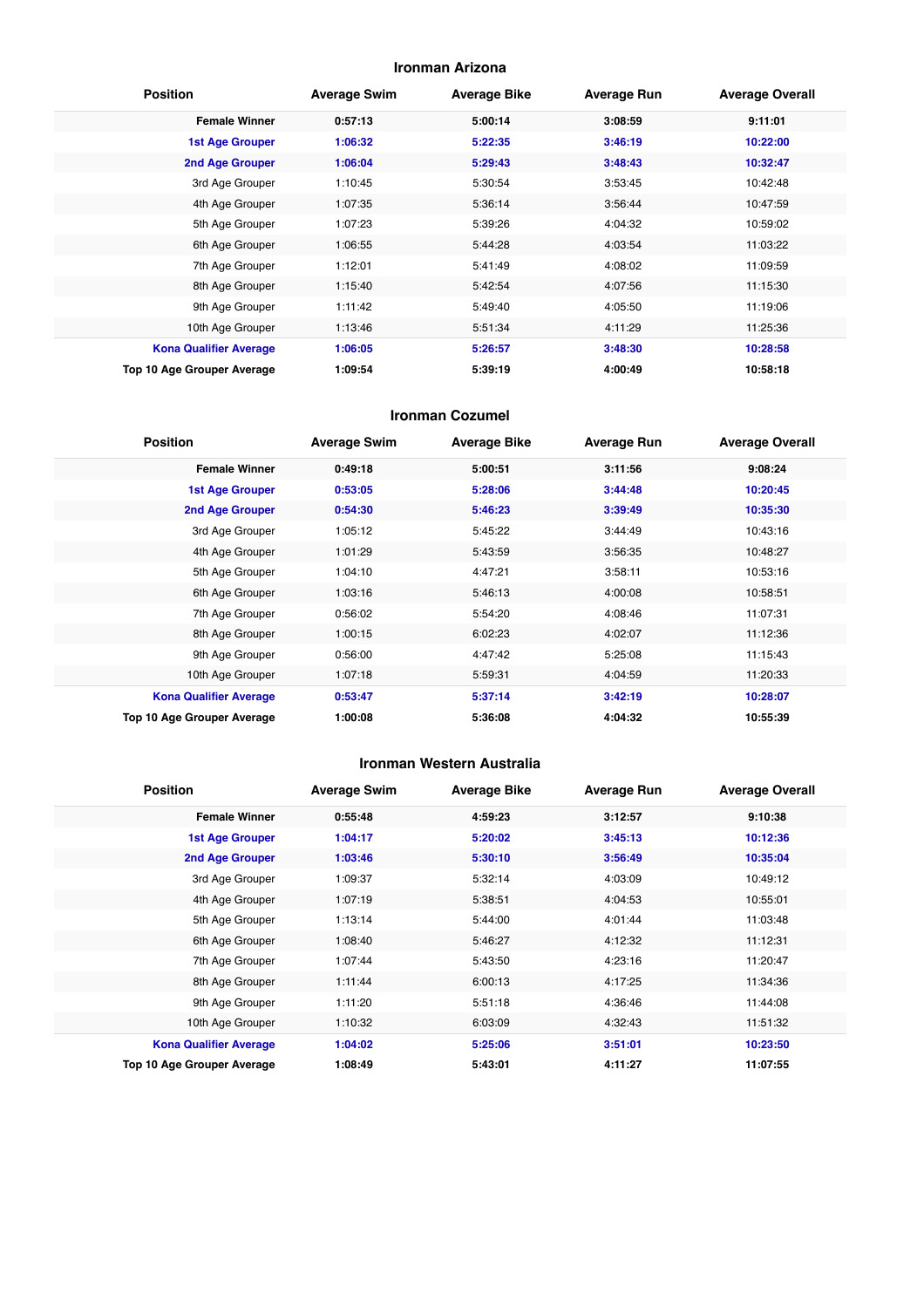#### **Ironman New Zealand**

| <b>Position</b>               | <b>Average Swim</b> | <b>Average Bike</b> | <b>Average Run</b> | <b>Average Overall</b> |
|-------------------------------|---------------------|---------------------|--------------------|------------------------|
| <b>Female Winner</b>          | 0:50:18             | 5:09:42             | 3:13:07            | 9:18:08                |
| <b>1st Age Grouper</b>        | 1:01:08             | 5:39:24             | 3:39:13            | 10:32:55               |
| 2nd Age Grouper               | 1:06:58             | 5:44:40             | 3:45:27            | 10:45:54               |
| 3rd Age Grouper               | 1:07:26             | 5:52:19             | 3:49:38            | 10:58:25               |
| 4th Age Grouper               | 1:06:16             | 5:53:40             | 3:59:25            | 11:08:01               |
| 5th Age Grouper               | 1:04:14             | 6:00:21             | 4:05:17            | 11:18:13               |
| 6th Age Grouper               | 1:09:43             | 6:00:35             | 4:02:53            | 11:21:48               |
| 7th Age Grouper               | 1:06:55             | 5:59:40             | 4:11:07            | 11:27:51               |
| 8th Age Grouper               | 1:12:42             | 6:04:59             | 4:07:32            | 11:35:14               |
| 9th Age Grouper               | 1:07:37             | 6:12:47             | 4:09:23            | 11:39:27               |
| 10th Age Grouper              | 1:07:29             | 6:08:47             | 4:19:34            | 11:46:41               |
| <b>Kona Qualifier Average</b> | 1:04:03             | 5:42:02             | 3:42:20            | 10:39:25               |
| Top 10 Age Grouper Average    | 1:07:03             | 5:57:43             | 4:00:57            | 11:15:27               |

#### **Ironman Melbourne**

| <b>Position</b>               | <b>Average Swim</b> | <b>Average Bike</b> | <b>Average Run</b> | <b>Average Overall</b> |
|-------------------------------|---------------------|---------------------|--------------------|------------------------|
| <b>Female Winner</b>          | 0:53:25             | 4:46:42             | 3:04:12            | 8:48:33                |
| <b>1st Age Grouper</b>        | 1:03:08             | 5:15:26             | 3:22:09            | 9:46:50                |
| 2nd Age Grouper               | 1:00:27             | 5:17:32             | 3:38:18            | 10:01:15               |
| 3rd Age Grouper               | 1:05:00             | 5:16:37             | 3:41:36            | 10:10:47               |
| 4th Age Grouper               | 1:01:03             | 5:14:20             | 3:52:00            | 10:14:12               |
| 5th Age Grouper               | 1:04:47             | 5:18:23             | 3:48:49            | 10:18:59               |
| 6th Age Grouper               | 1:09:16             | 5:11:45             | 3:54:33            | 10:22:16               |
| 7th Age Grouper               | 1:04:23             | 5:32:36             | 3:44:16            | 10:29:45               |
| 8th Age Grouper               | 1:05:07             | 5:23:03             | 3:59:59            | 10:34:38               |
| 9th Age Grouper               | 1:06:58             | 5:18:12             | 4:04:40            | 10:36:54               |
| 10th Age Grouper              | 1:05:08             | 5:24:45             | 4:03:17            | 10:40:11               |
| <b>Kona Qualifier Average</b> | 1:02:52             | 5:16:32             | 3:34:01            | 9:59:37                |
| Top 10 Age Grouper Average    | 1:04:32             | 5:19:16             | 3:48:58            | 10:19:35               |

#### **Ironman South Africa**

| <b>Position</b>               | <b>Average Swim</b> | <b>Average Bike</b> | <b>Average Run</b> | <b>Average Overall</b> |
|-------------------------------|---------------------|---------------------|--------------------|------------------------|
| <b>Female Winner</b>          | 0:59:05             | 5:05:20             | 3:10:03            | 9:19:21                |
| <b>1st Age Grouper</b>        | 1:10:40             | 5:42:42             | 3:42:38            | 10:43:06               |
| <b>2nd Age Grouper</b>        | 1:10:37             | 5:49:14             | 3:50:03            | 10:57:10               |
| 3rd Age Grouper               | 1:13:19             | 5:56:08             | 3:50:29            | 11:09:03               |
| 4th Age Grouper               | 1:16:22             | 6:00:06             | 3:53:34            | 11:19:10               |
| 5th Age Grouper               | 1:15:30             | 5:56:44             | 4:07:58            | 11:29:08               |
| 6th Age Grouper               | 1:10:44             | 6:04:51             | 4:15:38            | 11:41:34               |
| 7th Age Grouper               | 1:15:10             | 6:15:59             | 4:06:47            | 11:49:35               |
| 8th Age Grouper               | 1:18:58             | 6:16:46             | 4:08:05            | 11:55:15               |
| 9th Age Grouper               | 1:18:31             | 6:15:21             | 4:17:13            | 12:03:12               |
| 10th Age Grouper              | 1:15:44             | 6:23:28             | 4:18:29            | 12:09:31               |
| <b>Kona Qualifier Average</b> | 1:11:32             | 5:49:21             | 3:47:43            | 10:56:26               |
| Top 10 Age Grouper Average    | 1:14:33             | 6:04:08             | 4:03:05            | 11:31:40               |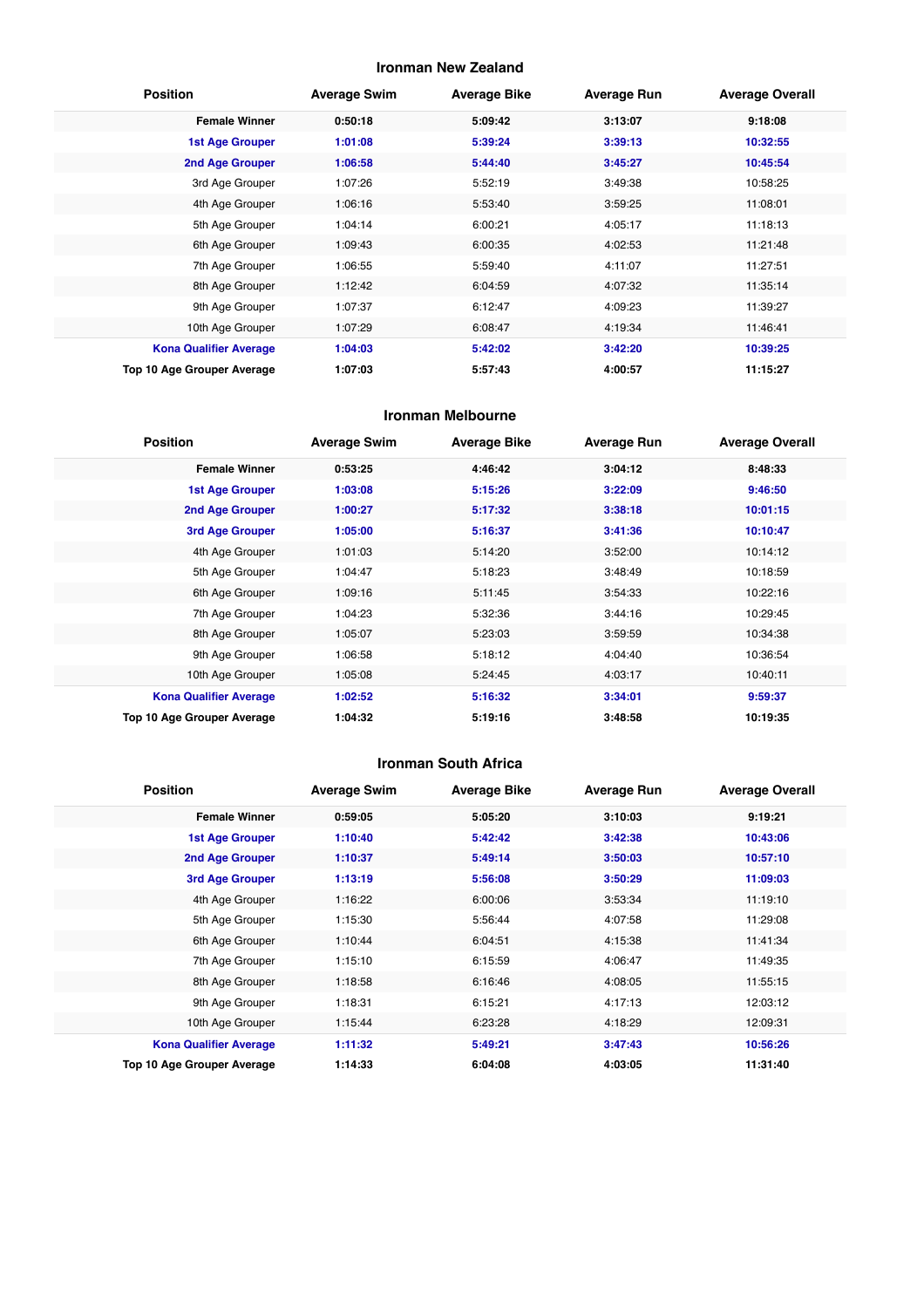#### **Ironman Australia**

| <b>Position</b>               | <b>Average Swim</b> | <b>Average Bike</b> | <b>Average Run</b> | <b>Average Overall</b> |
|-------------------------------|---------------------|---------------------|--------------------|------------------------|
| <b>Female Winner</b>          | 0:52:16             | 5:14:54             | 3:11:41            | 9:21:37                |
| <b>1st Age Grouper</b>        | 1:01:08             | 5:09:47             | 4:17:17            | 10:26:08               |
| 2nd Age Grouper               | 1:04:36             | 5:48:40             | 3:46:35            | 10:43:51               |
| 3rd Age Grouper               | 1:06:32             | 5:19:33             | 4:31:19            | 10:55:59               |
| 4th Age Grouper               | 1:05:52             | 5:26:19             | 4:36:29            | 11:06:59               |
| 5th Age Grouper               | 1:07:55             | 5:57:09             | 4:00:53            | 11:11:32               |
| 6th Age Grouper               | 1:03:24             | 6:04:33             | 4:05:13            | 11:17:29               |
| 7th Age Grouper               | 1:08:30             | 6:04:23             | 4:08:04            | 11:25:31               |
| 8th Age Grouper               | 1:08:10             | 6:02:23             | 4:14:10            | 11:29:11               |
| 9th Age Grouper               | 1:07:26             | 5:32:18             | 4:56:42            | 11:34:45               |
| 10th Age Grouper              | 1:08:36             | 6:15:52             | 4:11:24            | 11:41:01               |
| <b>Kona Qualifier Average</b> | 1:02:52             | 5:29:13             | 4:01:56            | 10:34:59               |
| Top 10 Age Grouper Average    | 1:06:13             | 5:46:06             | 4:16:49            | 11:11:15               |

#### **Ironman Texas**

| <b>Position</b>               | <b>Average Swim</b> | <b>Average Bike</b> | <b>Average Run</b> | <b>Average Overall</b> |
|-------------------------------|---------------------|---------------------|--------------------|------------------------|
| <b>Female Winner</b>          | 0:54:44             | 5:01:01             | 3:05:21            | 8:54:24                |
| <b>1st Age Grouper</b>        | 1:07:22             | 5:20:39             | 3:39:30            | 10:14:19               |
| 2nd Age Grouper               | 1:11:12             | 5:31:39             | 3:43:47            | 10:34:55               |
| 3rd Age Grouper               | 1:09:59             | 5:27:44             | 4:00:01            | 10:46:00               |
| 4th Age Grouper               | 1:16:42             | 5:30:41             | 3:57:00            | 10:52:33               |
| 5th Age Grouper               | 1:11:52             | 5:35:37             | 4:07:45            | 11:04:14               |
| 6th Age Grouper               | 1:13:39             | 5:48:31             | 4:04:52            | 11:15:24               |
| 7th Age Grouper               | 1:17:19             | 5:43:41             | 4:08:36            | 11:19:47               |
| 8th Age Grouper               | 1:13:15             | 5:44:50             | 4:18:04            | 11:28:03               |
| 9th Age Grouper               | 1:11:12             | 5:39:16             | 4:33:14            | 11:32:38               |
| 10th Age Grouper              | 1:14:28             | 5:55:02             | 4:19:17            | 11:39:54               |
| <b>Kona Qualifier Average</b> | 1:09:31             | 5:26:41             | 3:47:46            | 10:31:45               |
| Top 10 Age Grouper Average    | 1:12:42             | 5:37:46             | 4:05:13            | 11:04:47               |

#### **Ironman Lanzarote**

| <b>Position</b>               | <b>Average Swim</b> | <b>Average Bike</b> | <b>Average Run</b> | <b>Average Overall</b> |
|-------------------------------|---------------------|---------------------|--------------------|------------------------|
| <b>Female Winner</b>          | 0:55:38             | 5:39:59             | 3:09:28            | 9:52:17                |
| <b>1st Age Grouper</b>        | 1:08:40             | 6:10:56             | 3:44:15            | 11:14:27               |
| 2nd Age Grouper               | 1:07:07             | 6:25:59             | 3:47:49            | 11:30:46               |
| 3rd Age Grouper               | 1:06:08             | 6:39:41             | 3:57:15            | 11:55:34               |
| 4th Age Grouper               | 1:09:08             | 6:44:05             | 4:04:43            | 12:10:01               |
| 5th Age Grouper               | 1:08:14             | 6:39:28             | 4:18:50            | 12:18:50               |
| 6th Age Grouper               | 1:15:34             | 6:49:38             | 4:07:33            | 12:27:29               |
| 7th Age Grouper               | 1:12:45             | 6:59:12             | 4:11:42            | 12:38:18               |
| 8th Age Grouper               | 1:14:18             | 7:01:29             | 4:34:15            | 13:03:18               |
| 9th Age Grouper               | 1:14:40             | 7:12:55             | 4:29:47            | 13:12:45               |
| 10th Age Grouper              | 1:17:09             | 7:22:37             | 4:25:31            | 13:21:30               |
| <b>Kona Qualifier Average</b> | 1:08:40             | 6:10:56             | 3:44:15            | 11:14:27               |
| Top 10 Age Grouper Average    | 1:11:22             | 6:48:36             | 4:10:10            | 12:23:18               |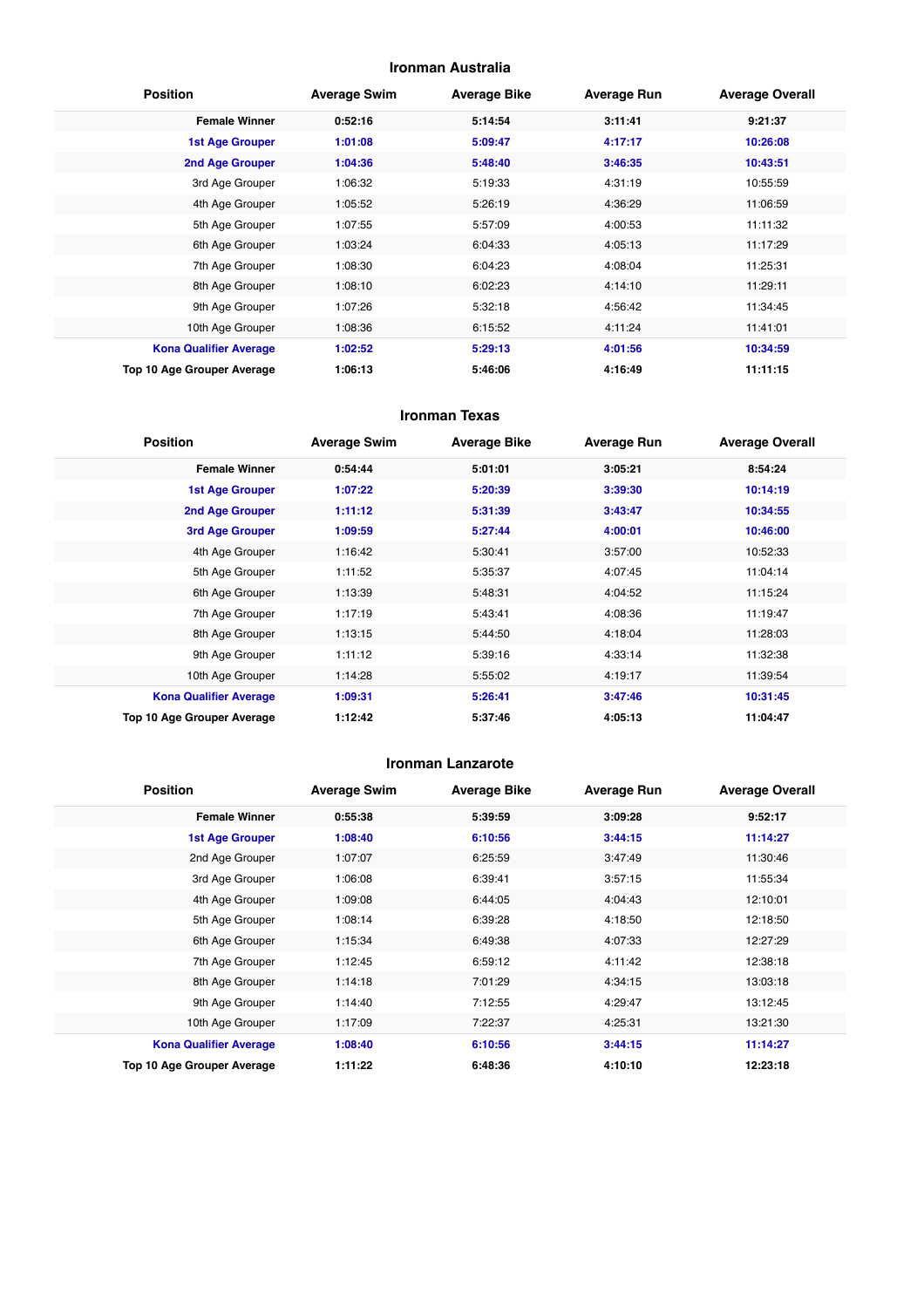#### **Ironman Brazil**

| <b>Position</b>               | <b>Average Swim</b> | <b>Average Bike</b> | <b>Average Run</b> | <b>Average Overall</b> |
|-------------------------------|---------------------|---------------------|--------------------|------------------------|
| <b>Female Winner</b>          | 0:56:08             | 4:58:02             | 3:59:39            | 9:34:30                |
| <b>1st Age Grouper</b>        | 1:03:44             | 4:52:19             | 3:15:09            | 10:28:59               |
| 2nd Age Grouper               | 1:10:46             | 4:56:27             | 3:19:06            | 10:48:31               |
| 3rd Age Grouper               | 1:09:54             | 5:05:40             | 3:24:13            | 11:02:08               |
| 4th Age Grouper               | 1:09:57             | 5:05:37             | 3:32:13            | 11:11:26               |
| 5th Age Grouper               | 1:13:48             | 5:08:52             | 3:33:35            | 11:18:32               |
| 6th Age Grouper               | 1:12:50             | 5:10:06             | 3:37:31            | 11:23:49               |
| 7th Age Grouper               | 1:07:49             | 5:08:14             | 3:53:29            | 11:32:01               |
| 8th Age Grouper               | 1:12:06             | 5:14:43             | 3:46:38            | 11:38:00               |
| 9th Age Grouper               | 1:10:13             | 5:19:47             | 3:49:15            | 11:43:26               |
| 10th Age Grouper              | 1:15:28             | 5:21:05             | 3:48:43            | 11:49:42               |
| <b>Kona Qualifier Average</b> | 1:07:15             | 4:54:23             | 3:17:07            | 10:38:45               |
| Top 10 Age Grouper Average    | 1:10:39             | 5:08:17             | 3:35:59            | 11:17:39               |

#### **Ironman France**

| <b>Position</b>               | <b>Average Swim</b> | <b>Average Bike</b> | <b>Average Run</b> | <b>Average Overall</b> |
|-------------------------------|---------------------|---------------------|--------------------|------------------------|
| <b>Female Winner</b>          | 0:57:30             | 5:23:21             | 3:07:26            | 9:34:29                |
| <b>1st Age Grouper</b>        | 1:05:11             | 5:47:19             | 3:42:59            | 10:44:28               |
| 2nd Age Grouper               | 1:05:03             | 5:56:23             | 3:41:53            | 10:53:04               |
| 3rd Age Grouper               | 1:04:19             | 6:02:54             | 3:43:17            | 11:08:12               |
| 4th Age Grouper               | 1:10:30             | 6:08:29             | 3:55:06            | 11:26:55               |
| 5th Age Grouper               | 1:09:26             | 6:22:24             | 4:02:14            | 11:46:27               |
| 6th Age Grouper               | 1:15:28             | 5:45:29             | 4:50:40            | 11:52:36               |
| 7th Age Grouper               | 1:14:37             | 6:22:17             | 4:06:16            | 11:55:57               |
| 8th Age Grouper               | 1:09:14             | 5:47:06             | 4:17:11            | 12:05:28               |
| 9th Age Grouper               | 1:16:05             | 6:40:04             | 4:08:33            | 12:18:20               |
| 10th Age Grouper              | 1:14:00             | 6:36:23             | 4:24:55            | 12:28:16               |
| <b>Kona Qualifier Average</b> | 1:05:11             | 5:47:19             | 3:42:59            | 10:44:28               |
| Top 10 Age Grouper Average    | 1:10:23             | 6:08:53             | 4:05:18            | 11:39:58               |

#### **Ironman Cairns**

| <b>Position</b>               | <b>Average Swim</b> | <b>Average Bike</b> | <b>Average Run</b> | <b>Average Overall</b> |
|-------------------------------|---------------------|---------------------|--------------------|------------------------|
| <b>Female Winner</b>          | 0:53:21             | 5:09:07             | 3:10:14            | 9:17:24                |
| <b>1st Age Grouper</b>        | 1:03:07             | 5:32:58             | 3:42:00            | 10:25:16               |
| 2nd Age Grouper               | 1:03:31             | 5:38:18             | 3:51:46            | 10:41:54               |
| 3rd Age Grouper               | 1:07:55             | 5:42:13             | 3:55:33            | 10:55:11               |
| 4th Age Grouper               | 1:12:27             | 5:42:40             | 3:58:46            | 11:05:23               |
| 5th Age Grouper               | 1:08:16             | 5:46:30             | 4:15:53            | 11:19:14               |
| 6th Age Grouper               | 1:17:08             | 5:59:03             | 4:00:34            | 11:24:22               |
| 7th Age Grouper               | 1:12:32             | 5:59:01             | 4:08:26            | 11:29:35               |
| 8th Age Grouper               | 1:07:25             | 5:56:21             | 4:24:14            | 11:37:23               |
| 9th Age Grouper               | 1:10:48             | 5:56:44             | 4:31:31            | 11:48:54               |
| 10th Age Grouper              | 1:08:03             | 6:07:16             | 4:25:56            | 11:51:10               |
| <b>Kona Qualifier Average</b> | 1:03:19             | 5:35:38             | 3:46:53            | 10:33:35               |
| Top 10 Age Grouper Average    | 1:09:07             | 5:50:06             | 4:07:28            | 11:15:50               |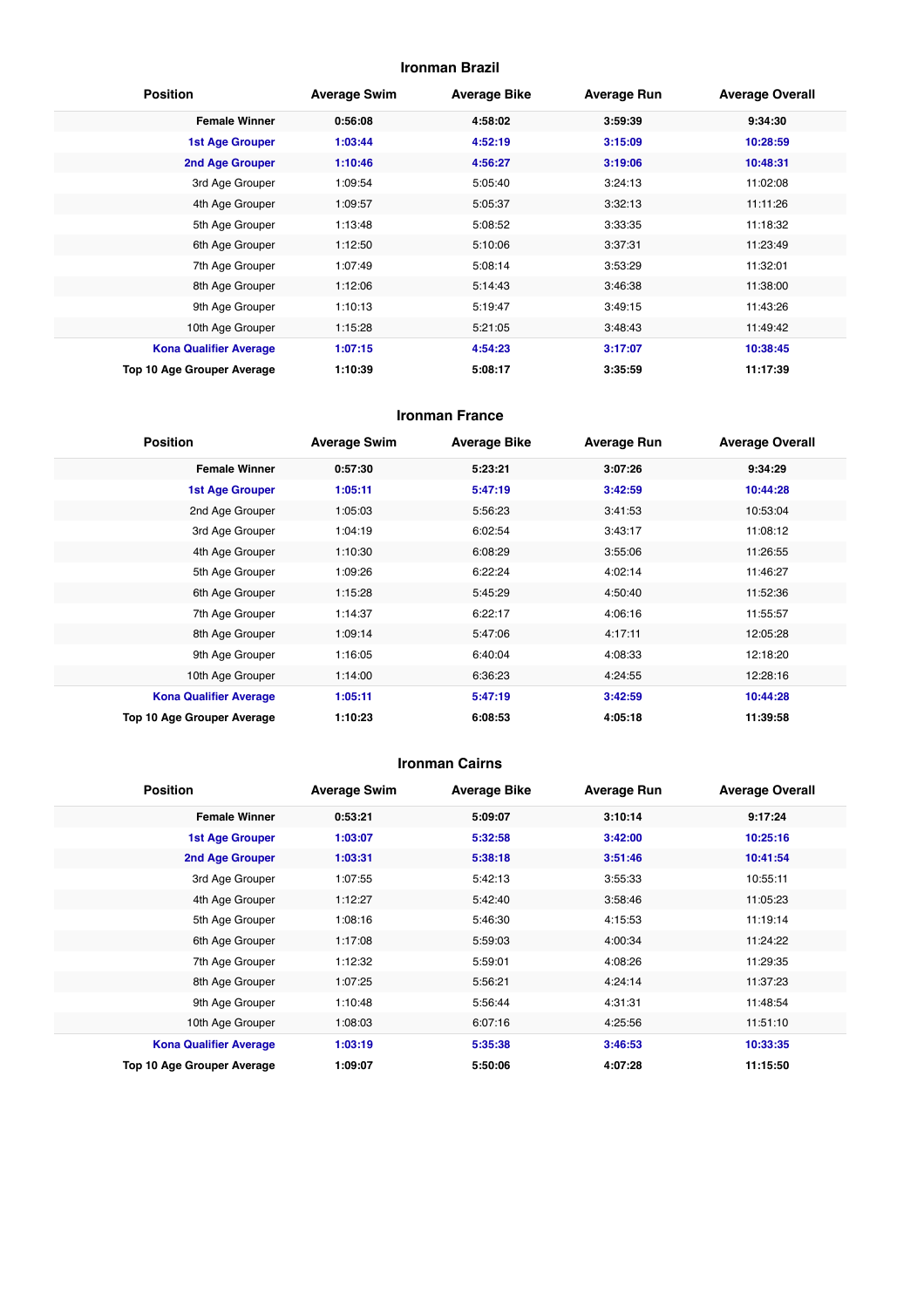#### **Ironman Austria**

| <b>Position</b>               | <b>Average Swim</b> | <b>Average Bike</b> | <b>Average Run</b> | <b>Average Overall</b> |
|-------------------------------|---------------------|---------------------|--------------------|------------------------|
| <b>Female Winner</b>          | 0:53:12             | 4:56:35             | 3:05:10            | 9:00:01                |
| <b>1st Age Grouper</b>        | 1:04:02             | 5:11:55             | 4:08:04            | 9:52:49                |
| 2nd Age Grouper               | 1:04:24             | 5:21:40             | 3:41:27            | 10:14:49               |
| 3rd Age Grouper               | 1:07:55             | 5:25:41             | 3:43:34            | 10:25:23               |
| 4th Age Grouper               | 1:09:35             | 5:00:38             | 3:49:45            | 10:36:39               |
| 5th Age Grouper               | 1:07:33             | 5:35:35             | 3:51:05            | 10:43:01               |
| 6th Age Grouper               | 1:10:41             | 5:31:19             | 3:57:52            | 10:49:16               |
| 7th Age Grouper               | 1:10:21             | 5:34:50             | 3:59:18            | 10:53:38               |
| 8th Age Grouper               | 1:11:55             | 5:40:01             | 4:00:16            | 11:02:32               |
| 9th Age Grouper               | 1:13:26             | 5:42:56             | 4:01:25            | 11:08:59               |
| 10th Age Grouper              | 1:13:11             | 5:44:54             | 4:44:59            | 11:14:54               |
| <b>Kona Qualifier Average</b> | 1:04:13             | 5:16:47             | 3:54:46            | 10:03:49               |
| Top 10 Age Grouper Average    | 1:09:18             | 5:28:57             | 3:59:47            | 10:42:12               |

#### **Ironman Frankfurt**

| <b>Position</b>               | <b>Average Swim</b> | <b>Average Bike</b> | <b>Average Run</b> | <b>Average Overall</b> |
|-------------------------------|---------------------|---------------------|--------------------|------------------------|
| <b>Female Winner</b>          | 0:52:09             | 4:57:30             | 3:06:29            | 9:01:28                |
| 1st Age Grouper               | 1:05:43             | 5:30:51             | 3:47:08            | 10:07:21               |
| 2nd Age Grouper               | 1:05:25             | 5:26:19             | 3:24:37            | 10:19:47               |
| 3rd Age Grouper               | 1:06:34             | 5:29:19             | 3:29:16            | 10:30:03               |
| 4th Age Grouper               | 1:10:29             | 5:30:34             | 3:33:35            | 10:40:16               |
| 5th Age Grouper               | 1:08:30             | 5:38:17             | 3:34:38            | 10:47:31               |
| 6th Age Grouper               | 1:05:49             | 5:41:22             | 3:37:32            | 10:52:58               |
| 7th Age Grouper               | 1:10:10             | 5:43:28             | 4:18:52            | 11:01:14               |
| 8th Age Grouper               | 1:13:37             | 5:45:40             | 3:43:57            | 11:09:41               |
| 9th Age Grouper               | 1:06:20             | 5:44:48             | 4:43:59            | 11:15:26               |
| 10th Age Grouper              | 1:12:16             | 5:48:09             | 3:50:37            | 11:20:56               |
| <b>Kona Qualifier Average</b> | 1:05:34             | 5:28:35             | 3:35:52            | 10:13:34               |
| Top 10 Age Grouper Average    | 1:08:29             | 5:37:53             | 3:48:25            | 10:48:31               |

#### **Ironman UK**

| <b>Position</b>               | <b>Average Swim</b> | <b>Average Bike</b> | <b>Average Run</b> | <b>Average Overall</b> |
|-------------------------------|---------------------|---------------------|--------------------|------------------------|
| <b>Female Winner</b>          | 0:54:47             | 5:34:58             | 3:09:13            | 9:44:26                |
| <b>1st Age Grouper</b>        | 1:08:16             | 6:13:39             | 3:45:08            | 11:16:33               |
| 2nd Age Grouper               | 1:07:36             | 6:25:42             | 3:56:07            | 11:41:03               |
| 3rd Age Grouper               | 1:11:37             | 6:37:20             | 3:56:36            | 11:58:15               |
| 4th Age Grouper               | 1:12:22             | 6:42:20             | 4:06:29            | 12:14:09               |
| 5th Age Grouper               | 1:11:10             | 6:35:53             | 4:24:35            | 12:24:48               |
| 6th Age Grouper               | 1:14:23             | 6:57:57             | 4:25:04            | 12:49:10               |
| 7th Age Grouper               | 1:17:53             | 6:57:59             | 4:27:34            | 13:00:30               |
| 8th Age Grouper               | 1:15:30             | 7:10:02             | 4:25:08            | 13:06:21               |
| 9th Age Grouper               | 1:21:01             | 7:16:37             | 4:24:18            | 13:17:34               |
| 10th Age Grouper              | 1:17:20             | 7:09:38             | 4:48:57            | 13:30:30               |
| <b>Kona Qualifier Average</b> | 1:08:16             | 6:13:39             | 3:45:08            | 11:16:33               |
| Top 10 Age Grouper Average    | 1:13:43             | 6:48:43             | 4:15:59            | 12:31:53               |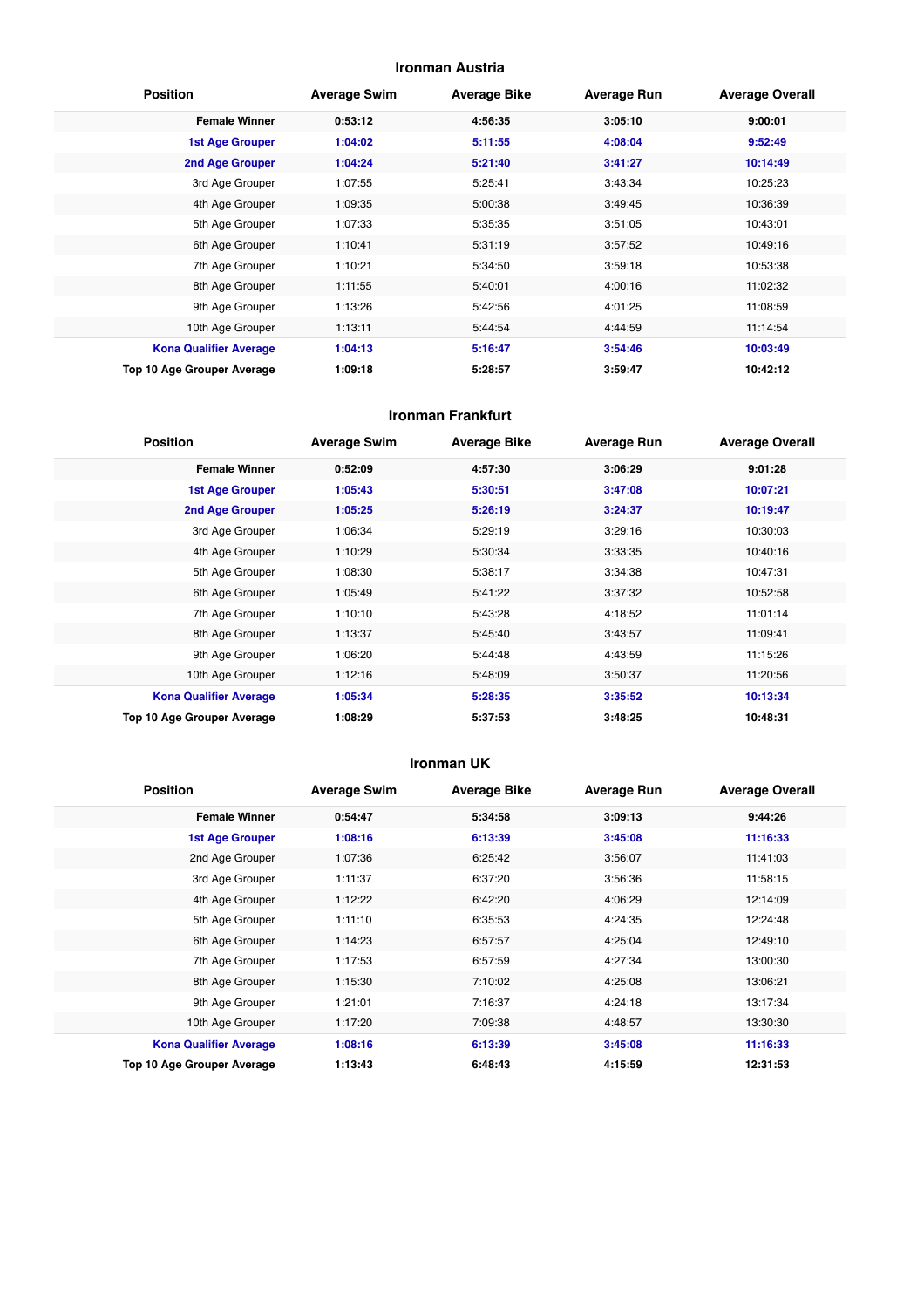#### **Ironman Lake Placid**

| <b>Position</b>               | <b>Average Swim</b> | <b>Average Bike</b> | <b>Average Run</b> | <b>Average Overall</b> |
|-------------------------------|---------------------|---------------------|--------------------|------------------------|
| <b>Female Winner</b>          | 0:58:19             | 5:19:59             | 3:16:59            | 9:40:45                |
| <b>1st Age Grouper</b>        | 0:59:25             | 5:45:15             | 3:35:36            | 10:29:09               |
| 2nd Age Grouper               | 1:01:02             | 5:51:33             | 3:38:10            | 10:41:59               |
| 3rd Age Grouper               | 0:58:28             | 5:57:36             | 3:43:07            | 10:50:52               |
| 4th Age Grouper               | 1:02:44             | 6:01:24             | 3:44:26            | 11:00:17               |
| 5th Age Grouper               | 1:06:44             | 6:00:33             | 3:51:45            | 11:07:47               |
| 6th Age Grouper               | 1:11:55             | 6:12:36             | 3:31:20            | 11:13:11               |
| 7th Age Grouper               | 1:02:57             | 5:59:42             | 4:05:59            | 11:20:36               |
| 8th Age Grouper               | 1:08:31             | 6:01:51             | 4:05:52            | 11:25:37               |
| 9th Age Grouper               | 1:03:41             | 6:08:49             | 4:04:30            | 11:28:59               |
| 10th Age Grouper              | 1:06:03             | 6:12:17             | 4:06:15            | 11:33:19               |
| <b>Kona Qualifier Average</b> | 1:00:13             | 5:48:24             | 3:36:53            | 10:35:34               |
| Top 10 Age Grouper Average    | 1:04:09             | 6:01:10             | 3:50:42            | 11:07:11               |

#### **Ironman Switzerland**

| <b>Position</b>                   | <b>Average Swim</b> | <b>Average Bike</b> | <b>Average Run</b> | <b>Average Overall</b> |
|-----------------------------------|---------------------|---------------------|--------------------|------------------------|
| <b>Female Winner</b>              | 0:58:45             | 5:00:37             | 3:13:43            | 9:16:24                |
| <b>1st Age Grouper</b>            | 1:06:08             | 5:28:01             | 3:33:59            | 10:12:24               |
| 2nd Age Grouper                   | 1:12:14             | 5:39:29             | 3:40:26            | 10:37:52               |
| 3rd Age Grouper                   | 1:11:51             | 5:34:02             | 3:54:48            | 10:46:33               |
| 4th Age Grouper                   | 1:13:50             | 5:43:44             | 3:58:49            | 11:01:38               |
| 5th Age Grouper                   | 1:11:37             | 5:46:00             | 4:07:46            | 11:10:37               |
| 6th Age Grouper                   | 1:11:57             | 5:55:05             | 4:06:29            | 11:19:41               |
| 7th Age Grouper                   | 1:15:24             | 5:57:24             | 4:05:54            | 11:25:44               |
| 8th Age Grouper                   | 1:13:37             | 6:01:11             | 4:09:24            | 11:31:35               |
| 9th Age Grouper                   | 1:20:11             | 6:06:22             | 4:05:05            | 11:39:51               |
| 10th Age Grouper                  | 1:19:24             | 6:04:41             | 4:16:57            | 11:48:01               |
| <b>Kona Qualifier Average</b>     | 1:06:08             | 5:28:01             | 3:33:59            | 10:12:24               |
| <b>Top 10 Age Grouper Average</b> | 1:13:37             | 5:49:36             | 3:59:58            | 11:09:23               |

#### **Ironman Canada**

| <b>Position</b>               | <b>Average Swim</b> | <b>Average Bike</b> | <b>Average Run</b> | <b>Average Overall</b> |
|-------------------------------|---------------------|---------------------|--------------------|------------------------|
| <b>Female Winner</b>          | 0:56:18             | 5:11:00             | 3:17:27            | 9:28:52                |
| <b>1st Age Grouper</b>        | 1:08:30             | 5:35:23             | 3:33:15            | 10:23:09               |
| 2nd Age Grouper               | 1:04:05             | 5:40:30             | 3:44:37            | 10:35:38               |
| 3rd Age Grouper               | 1:08:18             | 5:37:59             | 3:53:21            | 10:46:11               |
| 4th Age Grouper               | 1:10:10             | 5:40:19             | 3:55:44            | 10:52:31               |
| 5th Age Grouper               | 1:10:59             | 5:51:15             | 3:52:02            | 11:01:24               |
| 6th Age Grouper               | 1:08:47             | 5:47:48             | 4:02:11            | 11:06:02               |
| 7th Age Grouper               | 1:10:36             | 5:52:13             | 4:02:02            | 11:12:34               |
| 8th Age Grouper               | 1:10:21             | 5:55:56             | 4:02:42            | 11:16:47               |
| 9th Age Grouper               | 1:12:06             | 5:55:35             | 4:03:14            | 11:18:54               |
| 10th Age Grouper              | 1:10:34             | 5:58:32             | 4:04:47            | 11:22:50               |
| <b>Kona Qualifier Average</b> | 1:06:18             | 5:37:57             | 3:38:56            | 10:29:23               |
| Top 10 Age Grouper Average    | 1:09:27             | 5:47:33             | 3:55:23            | 10:59:36               |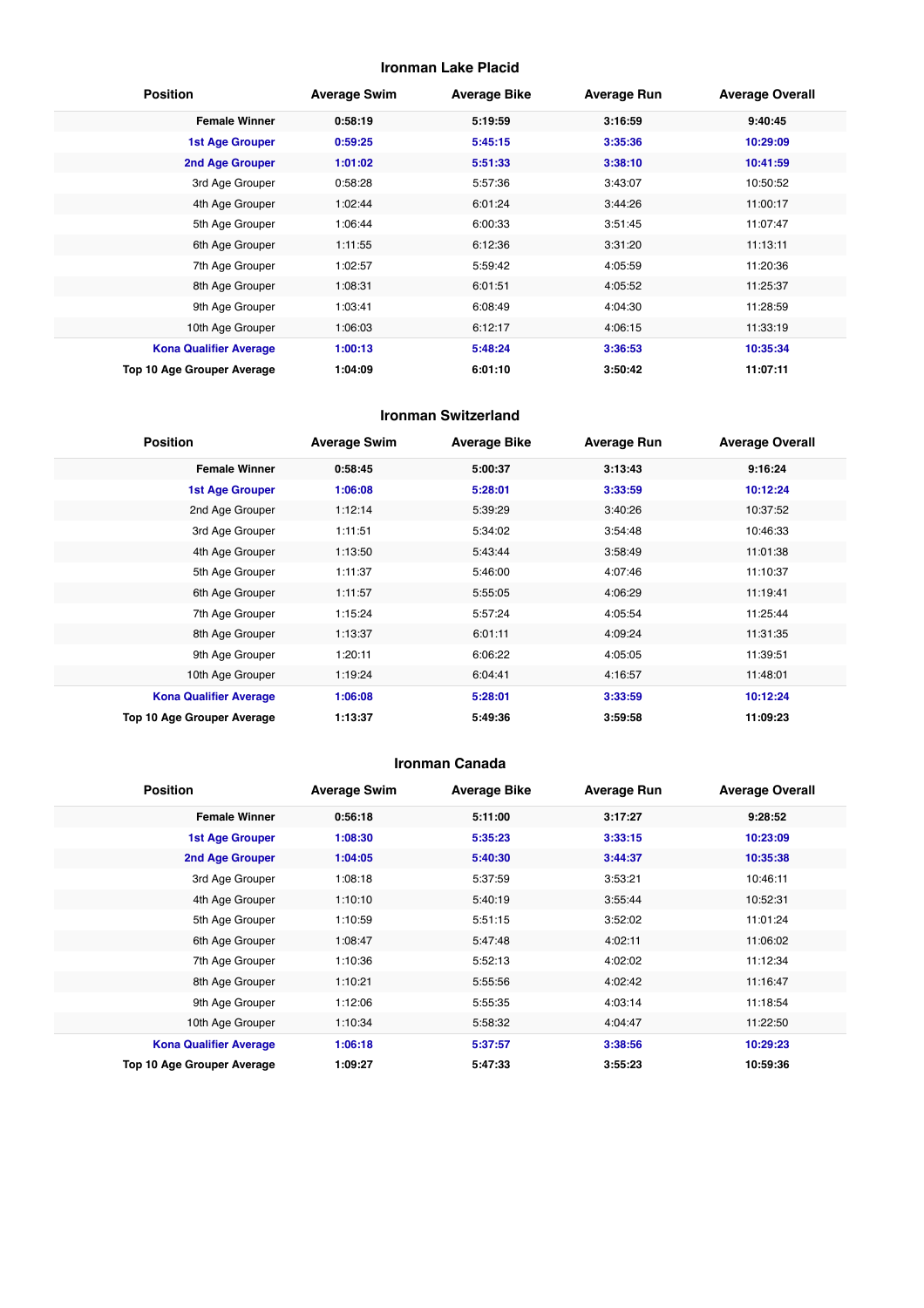#### **Ironman Maastricht-Limburg**

| <b>Position</b>               | <b>Average Swim</b> | <b>Average Bike</b> | <b>Average Run</b> | <b>Average Overall</b> |
|-------------------------------|---------------------|---------------------|--------------------|------------------------|
| <b>Female Winner</b>          | 0:56:26             | 5:16:10             | 3:21:17            | 9:39:24                |
| <b>1st Age Grouper</b>        | 1:01:33             | 5:31:04             | 3:59:54            | 10:38:54               |
| 2nd Age Grouper               | 1:06:02             | 5:48:19             | 3:57:15            | 10:59:11               |
| 3rd Age Grouper               | 1:09:58             | 6:05:36             | 3:41:17            | 11:05:17               |
| 4th Age Grouper               | 1:09:48             | 5:52:42             | 3:59:28            | 11:10:46               |
| 5th Age Grouper               | 1:13:53             | 5:55:06             | 3:57:16            | 11:22:09               |
| 6th Age Grouper               | 1:20:36             | 5:57:09             | 3:58:57            | 11:27:23               |
| 7th Age Grouper               | 1:05:39             | 6:15:50             | 4:20:09            | 11:48:54               |
| 8th Age Grouper               | 1:22:16             | 5:51:10             | 4:27:57            | 11:50:29               |
| 9th Age Grouper               | 1:06:57             | 6:10:27             | 5:14:15            | 12:41:49               |
| 10th Age Grouper              | 1:09:28             | 7:12:53             | 5:19:07            | 13:53:10               |
| <b>Kona Qualifier Average</b> | 1:01:33             | 5:31:04             | 3:59:54            | 10:38:54               |
| Top 10 Age Grouper Average    | 1:10:37             | 6:04:01             | 4:17:33            | 11:41:48               |

#### **Ironman Boulder**

| <b>Position</b>                   | <b>Average Swim</b> | <b>Average Bike</b> | <b>Average Run</b> | <b>Average Overall</b> |
|-----------------------------------|---------------------|---------------------|--------------------|------------------------|
| <b>Female Winner</b>              | 1:05:01             | 4:56:46             | 3:27:02            | 9:36:47                |
| <b>1st Age Grouper</b>            | 1:09:59             | 5:33:06             | 4:07:05            | 10:59:43               |
| 2nd Age Grouper                   | 1:16:17             | 5:56:11             | 3:37:03            | 11:01:42               |
| 3rd Age Grouper                   | 1:09:14             | 5:24:17             | 4:24:30            | 11:08:16               |
| 4th Age Grouper                   | 1:24:00             | 5:53:37             | 3:48:37            | 11:20:24               |
| 5th Age Grouper                   | 1:16:29             | 5:37:33             | 4:18:33            | 11:21:50               |
| 6th Age Grouper                   | 1:16:54             | 5:41:00             | 4:18:37            | 11:26:06               |
| 7th Age Grouper                   | 1:20:22             | 5:43:17             | 4:12:39            | 11:30:45               |
| 8th Age Grouper                   | 1:20:26             | 5:42:45             | 4:22:03            | 11:35:21               |
| 9th Age Grouper                   | 1:21:23             | 5:33:34             | 4:33:56            | 11:39:40               |
| 10th Age Grouper                  | 1:10:26             | 5:45:27             | 4:35:27            | 11:43:21               |
| <b>Kona Qualifier Average</b>     | 1:13:08             | 5:44:39             | 3:52:04            | 11:00:42               |
| <b>Top 10 Age Grouper Average</b> | 1:16:33             | 5:41:04             | 4:13:51            | 11:22:43               |

#### **Ironman Sweden**

| <b>Position</b>               | <b>Average Swim</b> | <b>Average Bike</b> | <b>Average Run</b> | <b>Average Overall</b> |
|-------------------------------|---------------------|---------------------|--------------------|------------------------|
| <b>Female Winner</b>          | 0:55:01             | 4:54:58             | 3:10:40            | 9:04:11                |
| 1st Age Grouper               | 1:08:40             | 5:28:00             | 3:32:36            | 10:14:14               |
| 2nd Age Grouper               | 1:17:28             | 5:20:49             | 3:42:54            | 10:27:39               |
| 3rd Age Grouper               | 1:13:50             | 5:35:20             | 3:43:41            | 10:39:53               |
| 4th Age Grouper               | 1:14:20             | 5:36:00             | 3:51:15            | 10:49:16               |
| 5th Age Grouper               | 1:14:58             | 5:33:42             | 4:01:48            | 10:55:28               |
| 6th Age Grouper               | 1:15:56             | 5:47:37             | 3:47:38            | 10:58:25               |
| 7th Age Grouper               | 1:16:42             | 5:35:42             | 4:04:15            | 11:04:40               |
| 8th Age Grouper               | 1:13:13             | 5:30:57             | 4:18:10            | 11:08:07               |
| 9th Age Grouper               | 1:14:18             | 5:55:00             | 3:56:39            | 11:14:24               |
| 10th Age Grouper              | 1:08:53             | 5:42:01             | 4:17:16            | 11:17:42               |
| <b>Kona Qualifier Average</b> | 1:13:04             | 5:24:25             | 3:37:45            | 10:20:56               |
| Top 10 Age Grouper Average    | 1:13:50             | 5:36:31             | 3:55:37            | 10:52:59               |